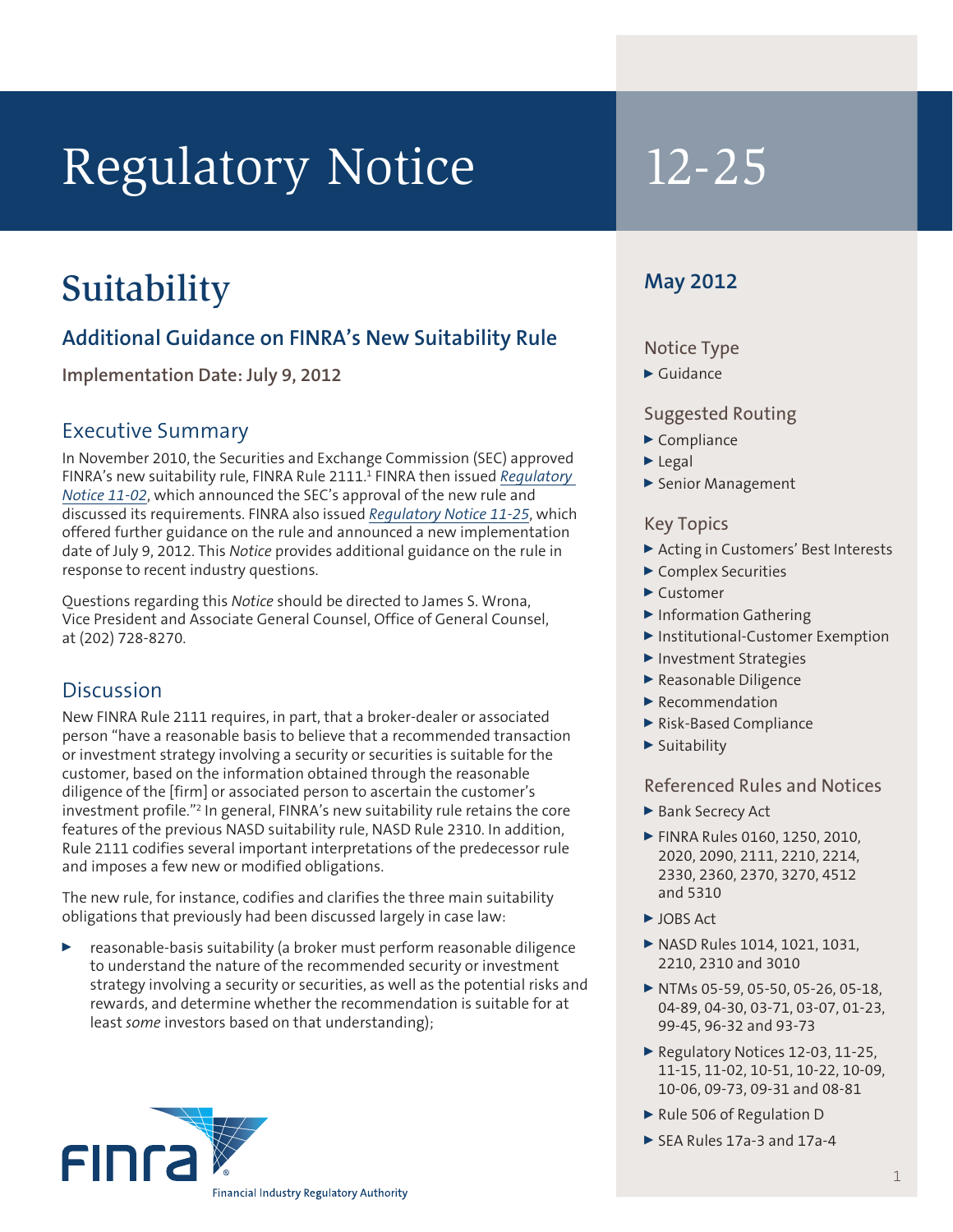- $\triangleright$  customer-specific suitability (a broker must have a reasonable basis to believe that a recommendation of a security or investment strategy involving a security or securities is suitable for the particular customer based on the customer's investment profile); and
- $\blacktriangleright$  quantitative suitability (a broker who has control over a customer account must have a reasonable basis to believe that a series of recommended securities transactions are not excessive).

The new rule also broadens the explicit list of customer-specific factors that firms and associated persons generally must attempt to obtain and analyze when making recommendations to customers.<sup>3</sup> The new rule adds a customer's age, investment experience,<sup>4</sup> time horizon,<sup>5</sup> liquidity needs<sup>6</sup> and risk tolerance<sup>7</sup> to the explicit list of customer-specific factors from the predecessor rule (*i.e.*, other investments,<sup>8</sup> financial situation and needs,<sup>9</sup> tax status,<sup>10</sup> and investment objectives<sup>11</sup>). These factors generally make up a customer's investment profile.

The new rule, moreover, imposes broader obligations on firms and associated persons regarding recommendations of investment strategies involving a security or securities. Not only does the new rule now explicitly cover recommended investment strategies involving a security or securities, but it also states that the term "investment strategy" is to be interpreted "broadly" and includes recommendations to "hold" a security or securities. In addition, the new rule modifies the institutional-customer exemption by changing the definition of institutional customer and requiring an affirmative indication from the institutional customer of its intention to independently analyze the broker-dealer's recommendations. Finally, FINRA stated that firms generally may use a risk-based approach to documenting compliance with the rule.<sup>12</sup>

Soon after the SEC approved Rule 2111, broker-dealers began assessing the extent to which they needed to prepare new or update current procedures, modify automated systems and educate their associated persons regarding compliance with the new rule. In the *Regulatory Notices* referenced above, FINRA addressed numerous issues that firms initially raised. Firms, however, have asked FINRA for additional guidance regarding issues they subsequently identified while developing their approaches to complying with the new rule. This *Notice* provides answers to those questions.

FINRA reiterates, however, that many of the obligations under the new rule are the same as those under the predecessor rule and related case law. Existing guidance and interpretations regarding suitability obligations continue to apply to the extent that they are not inconsistent with the new rule. Furthermore, FINRA appreciates that no two firms are exactly alike. Firms have different business models; offer divergent services, products and investment strategies; and employ distinct approaches to complying with applicable regulatory requirements. FINRA's guidance is not intended to influence any firm's choice of a particular business model or reasonable approach to ensuring compliance with suitability or other regulatory requirements.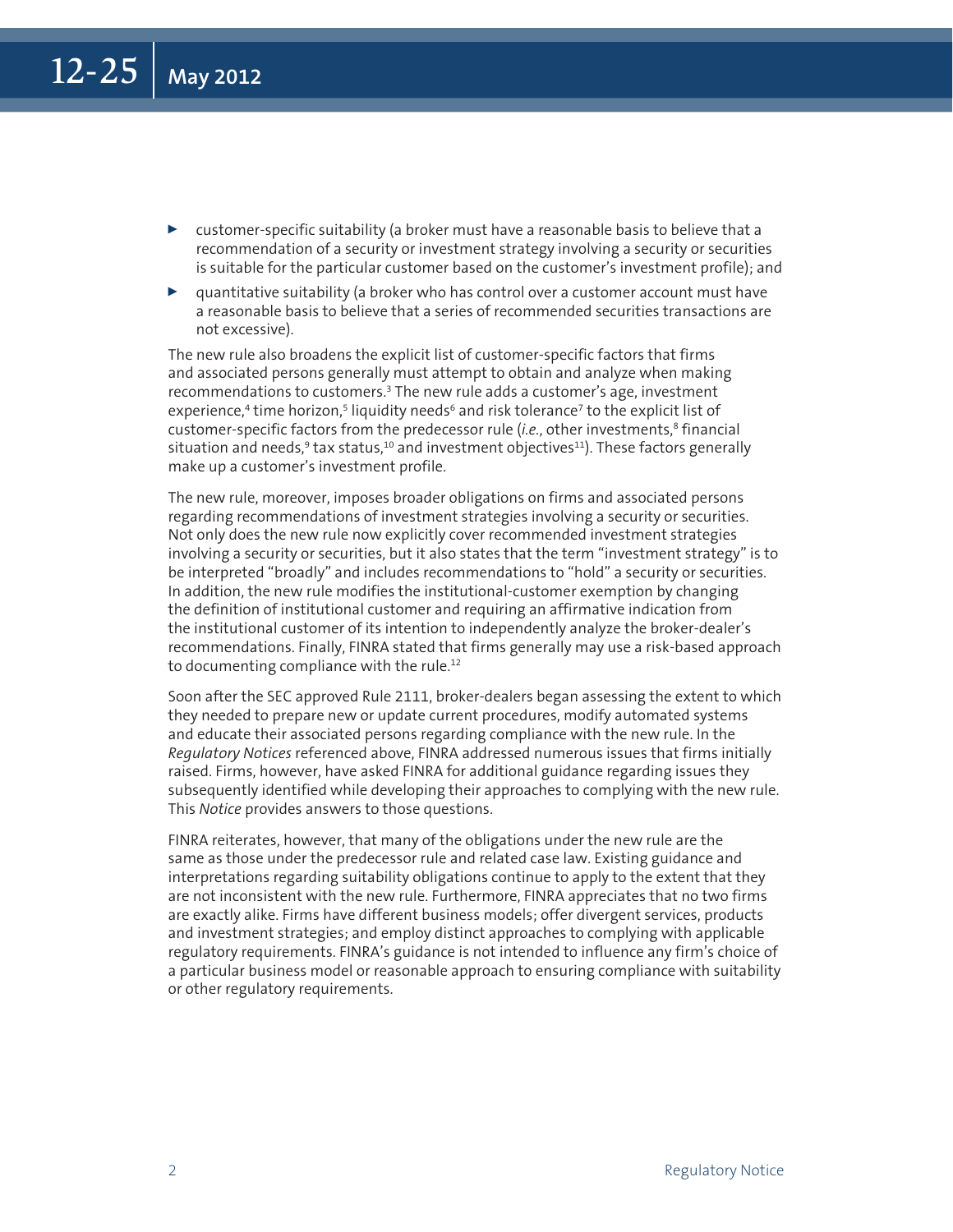#### Suitability Questions and Answers

Firms' recent questions regarding Rule 2111 have focused on the following topics: the obligation to act in a customer's best interests; the scope of the terms "recommendation," "customer" and "investment strategy"; the use of a risk-based approach to documenting suitability; information-gathering requirements; reasonable-basis and quantitative suitability; and the institutional-customer exemption. The questions addressed below are representative of the issues firms are attempting to resolve as they finalize their compliance strategies. FINRA emphasizes, however, that it previously addressed numerous issues during the rulemaking process and immediately after the SEC approved the rule. FINRA encourages firms to review its responses to comments<sup>13</sup> and *Requlatory Notices [11-02](http://www.finra.org/Industry/Regulation/Notices/2011/P122779)* and *[11-25](http://www.finra.org/Industry/Regulation/Notices/2011/P123702)*, which provide additional information regarding the rule's requirements.

#### **Acting in a Customer's Best Interests**

- **Q1.** *[Regulatory Notice 11-02](http://www.finra.org/Industry/Regulation/Notices/2011/P122779)* **and a recent SEC staff study on investment adviser and broker-dealer sales-practice obligations cite cases holding that brokers' recommendations must be consistent with their customers' "best interests."14 What does it mean to act in a customer's best interests?**
- A1. In interpreting FINRA's suitability rule, numerous cases explicitly state that "a broker's recommendations must be consistent with his customers' best interests."15 The suitability requirement that a broker make only those recommendations that are consistent with the customer's best interests prohibits a broker from placing his or her interests ahead of the customer's interests.<sup>16</sup> Examples of instances where FINRA and the SEC have found brokers in violation of the suitability rule by placing their interests ahead of customers' interests include the following:
	- $\blacktriangleright$  A broker whose motivation for recommending one product over another was to receive larger commissions.17
	- <sup>0</sup> A broker whose mutual fund recommendations were "designed 'to maximize his commissions rather than to establish an appropriate portfolio' for his customers."18
	- A broker who recommended "that his customers purchase promissory notes to give him money to use in his business."<sup>19</sup>
	- $\triangleright$  A broker who sought to increase his commissions by recommending that customers use margin so that they could purchase larger numbers of securities.<sup>20</sup>
	- A broker who recommended new issues being pushed by his firm so that he could keep his job.<sup>21</sup>
	- $\blacktriangleright$  A broker who recommended speculative securities that paid high commissions because he felt pressured by his firm to sell the securities.<sup>22</sup>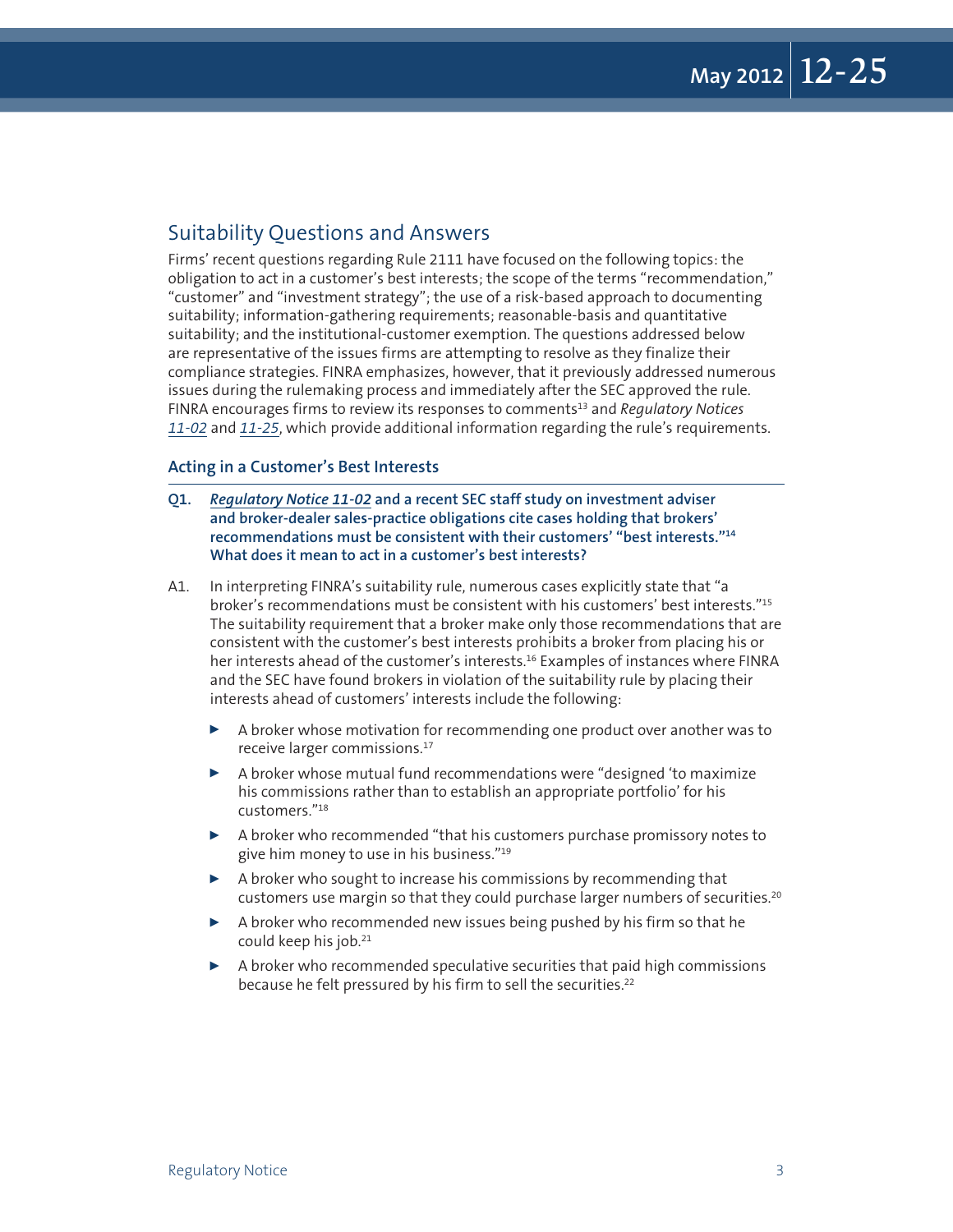The requirement that a broker's recommendation must be consistent with the customer's best interests does not obligate a broker to recommend the "least expensive" security or investment strategy (however "least expensive" may be quantified), as long as the recommendation is suitable and the broker is not placing his or her interests ahead of the customer's interests. Some of the cases in which FINRA and the SEC have found that brokers placed their interests ahead of their customers' interests involved cost-related issues. The cost associated with a recommendation, however, ordinarily is only one of many important factors to consider when determining whether the subject security or investment strategy involving a security or securities is suitable.

The customer's investment profile, for example, is critical to the assessment, as are a host of product- or strategy-related factors in addition to cost, such as the product's or strategy's investment objectives, characteristics (including any special or unusual features), liquidity, risks and potential benefits, volatility and likely performance in a variety of market and economic conditions. These are all important considerations in analyzing the suitability of a particular recommendation, which is why the suitability rule and the concept that a broker's recommendation must be consistent with the customer's best interests are inextricably intertwined.<sup>23</sup>

#### **Recommendation**

- **Q2. The suitability rule applies only to recommended securities and investment strategies involving securities, but FINRA does not define the term "recommendation" other than to say that it is a facts and circumstances inquiry. What factors determine whether a recommendation has been made for purposes of the suitability rule?**
- A2. Although FINRA does not define the term "recommendation," it has offered several guiding principles that firms and brokers should consider when determining whether particular communications could be viewed as recommendations. FINRA has extensively addressed those guiding principles in past *Regulatory Notices*, and cases have applied them to specific facts.<sup>24</sup> Some SEC releases and FINRA cases and interpretive letters also have explained that a broker-dealer's use or distribution of marketing or offering materials ordinarily would not, by itself, constitute a "recommendation" for purposes of the suitability rule.25 The prior guidance and interpretations generally remain applicable,<sup>26</sup> and firms and brokers should review those existing resources for assistance in understanding the breadth of the term "recommendation."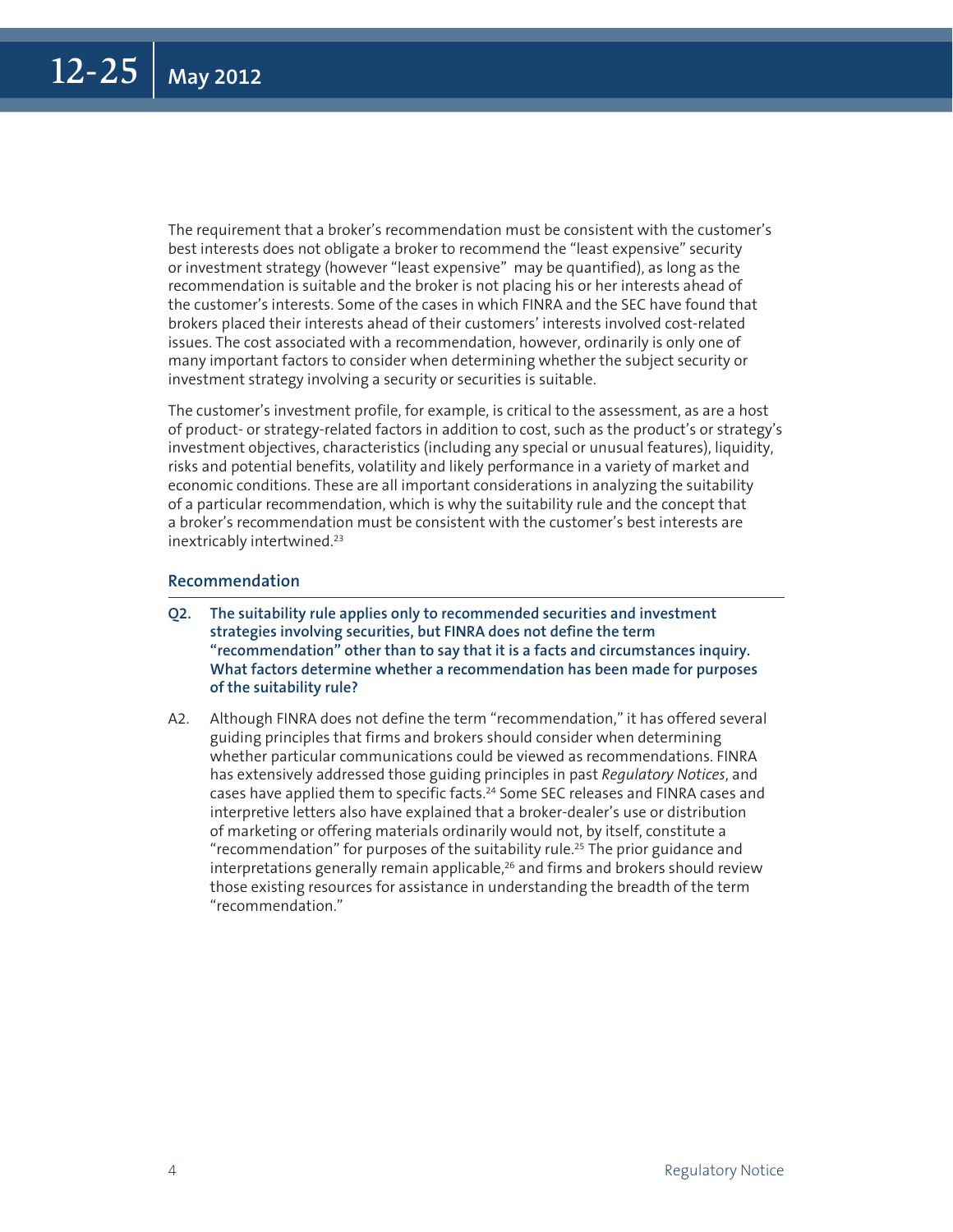- **Q3. FINRA has stated that the new suitability rule does not broaden the scope of implicit recommendations applicable to the predecessor rule. What are the conditions under which an implicit recommendation can trigger the suitability rule?**
- A3. FINRA and the SEC have recognized that certain actions constitute implicit recommendations that can trigger suitability obligations. FINRA and the SEC have held, for example, that brokers who effect transactions on a customer's behalf without informing the customer have implicitly recommended those transactions, thereby triggering application of the suitability rule.<sup>27</sup> Although such holdings continue to act as precedent regarding those issues, the new rule does not broaden the scope of implicit recommendations. The new rule, for example, does not apply to *implicit* recommendations to *hold* a security or securities. Thus, the new rule's "hold" language would not apply when a broker remains silent regarding security positions in an account. The hold recommendation must be explicit.<sup>28</sup>
- **Q4. Customers sometimes ask broker-dealer call centers whether they may continue to maintain their investments at the firm if, for instance, they want to move from an employer-sponsored retirement account held at the firm to an individual retirement account held at the firm. If a firm's call center informs customers that they are permitted to continue to maintain their investments at the firm under such circumstances, would FINRA consider those communications to be "hold" recommendations triggering application of the new suitability rule?**
- A4. In general, FINRA would not view those communications as "hold" recommendations for purposes of the rule because the firm's call center is not responding to the question of whether the customer should hold the securities, but rather whether the customer can continue to maintain them at the firm.
- **Q5. Section 201(a) of the Jumpstart Our Business Startups Act (JOBS Act)29 directs the SEC to amend Rule 506 of Regulation D under the Securities Act of 1933 to eliminate the prohibition on general solicitations to the extent that all purchasers are accredited investors. Does the elimination of the general solicitation prohibition mean that broker-dealers no longer have suitability obligations regarding private placements?**
- A5. No. The JOBS Act removes certain marketing impediments but not a broker-dealer's suitability obligations. In that regard, and as explained above in the answer to question 2, a broker-dealer's general solicitation of a private placement through the use or distribution of marketing or offering materials ordinarily would not, by itself, constitute a recommendation triggering application of the suitability rule.<sup>30</sup> When a broker-dealer "recommends" a private placement, however, the suitability rule applies.<sup>31</sup>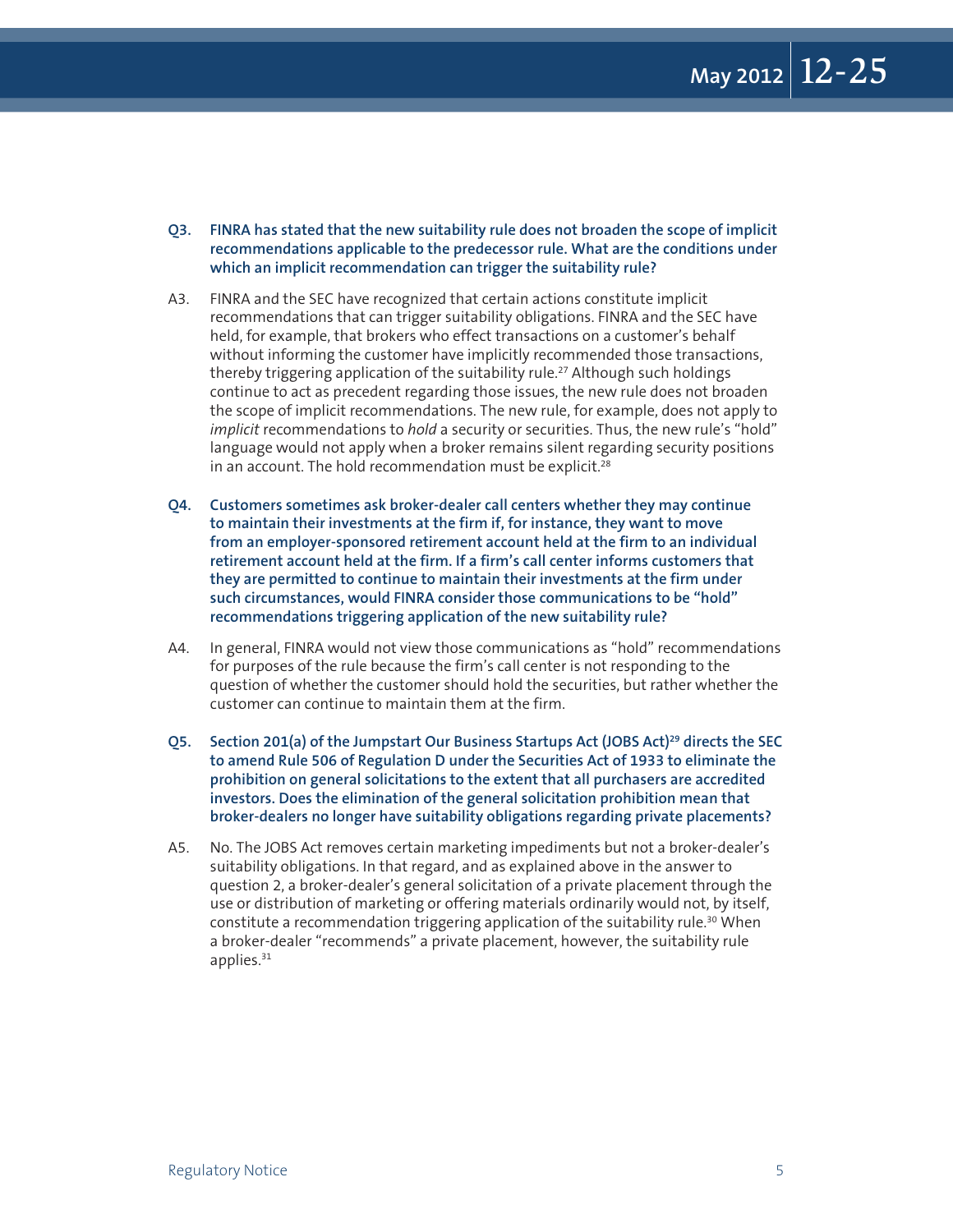#### **Customer**

#### **Q6. What constitutes a "customer" for purposes of the suitability rule?**

A6. The suitability rule only applies to a broker's recommendation to a "customer." FINRA defines "customer" broadly as including anyone who is not a "broker or dealer."32 Although in certain circumstances the term may include some additional parameters, a "customer" clearly would include an individual or entity with whom a broker-dealer has even an *informal* business relationship related to brokerage services, as long as that individual or entity is not a broker or dealer. A broker-customer relationship would arise and the suitability rule would apply, for example, when a broker recommends a security to a *potential* investor, even if that potential investor does not have an account at the firm.

#### **Investment Strategy**

- **Q7. The new suitability rule requires that a recommended investment strategy involving a security or securities must be suitable. What is an "investment strategy" under the rule?**
- A7. Rule 2111 states that the term "investment strategy" is to be interpreted "broadly."<sup>33</sup> The new rule would cover a recommended investment strategy involving a security or securities regardless of whether the recommendation results in a securities transaction or even mentions a specific security or securities.<sup>34</sup> FINRA would not consider a broker's recommendation that a customer generally invest in equities or fixed-income securities to be an investment strategy covered by the rule, unless such a recommendation was part of an asset allocation plan not eligible for the safe-harbor provision in Rule 2111.03 (discussed below in the answer to question 8). The rule would, however, apply to recommendations to invest in more specific types of securities, such as high dividend companies or the "Dogs of the Dow,"35 or in a particular market sector. It also would apply to recommendations generally to use a bond ladder, day trading, "liquefied home equity,"<sup>36</sup> or margin strategy involving securities, irrespective of whether the recommendations mention particular securities.

Additionally, the term would capture an *explicit* recommendation to *hold* a security or securities or to continue to use an investment strategy involving a security or securities.<sup>37</sup> The rule would apply, for example, when an associated person meets with a customer during a quarterly or annual investment review and explicitly advises the customer not to sell any securities in or make any changes to the account or portfolio or to continue to use an investment strategy. However, as explained above in the answer to question 3, the rule would not cover an implicit recommendation to hold.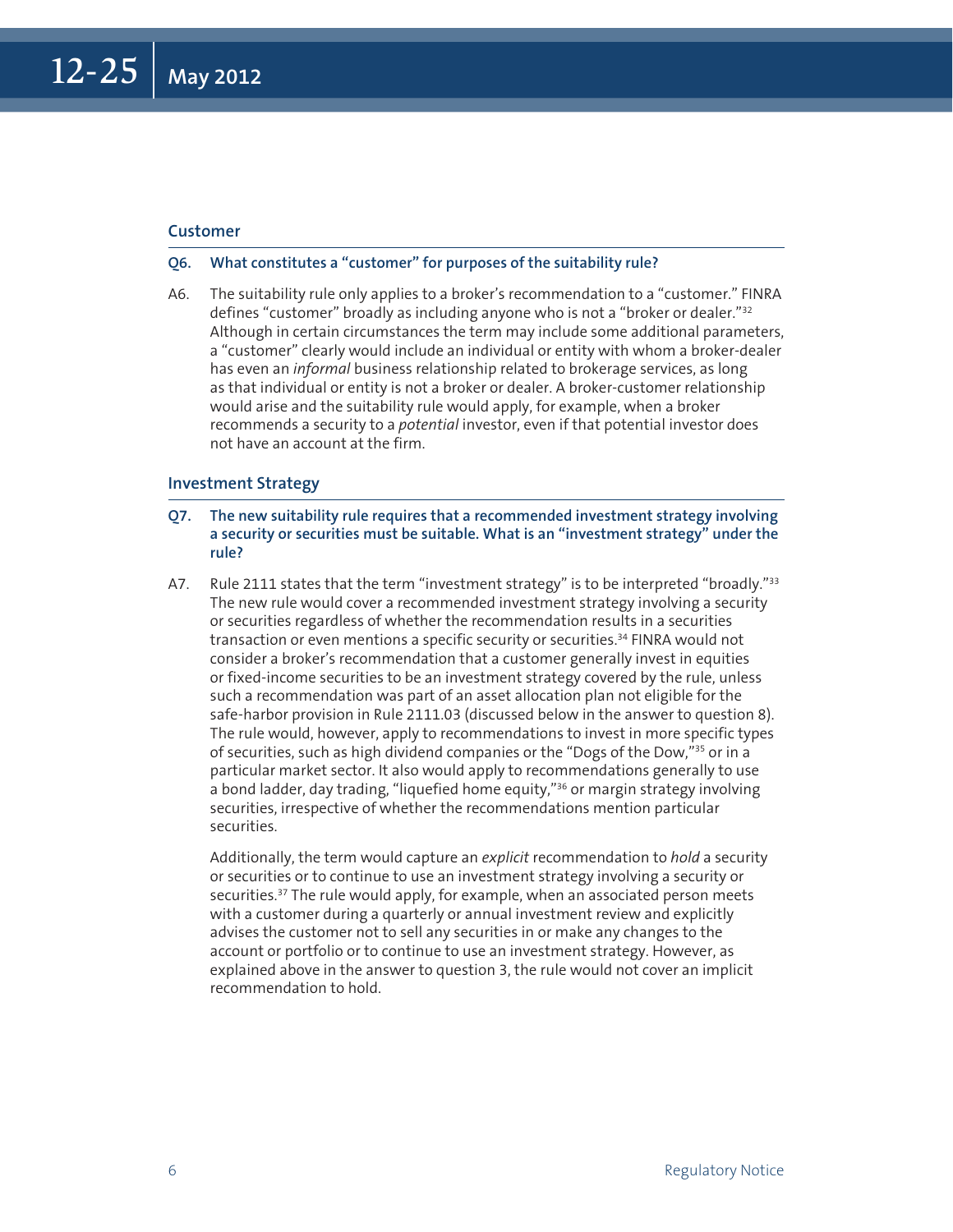It is important to emphasize, moreover, that the rule's focus is on whether the recommendation was suitable when it was made. A recommendation to hold securities, maintain an investment strategy involving securities, or use another investment strategy involving securities—as with a recommendation to purchase, sell or exchange securities—normally would not create an ongoing duty to monitor and make subsequent recommendations.

#### **Q8. What is the scope of the safe-harbor provision in Rule 2111.03 regarding a firm's use of an asset allocation model?**

A8. Rule 2111.03 excludes from the suitability rule's coverage various types of communications that are educational in nature even though they could be considered investment strategies involving securities. The rule states that certain communications "are excluded from the coverage of Rule 2111 as long as they do not include (standing alone or in combination with other communications) a recommendation of a particular security or securities[.]"<sup>38</sup> Specifically, the rule provides a safe harbor for firms' use of "[a]sset allocation models that are (i) based on generally accepted investment theory, (ii) accompanied by disclosures of all material facts and assumptions that may affect a reasonable investor's assessment of the asset allocation model or any report generated by such model, and (iii) in compliance with NASD IM-2210-6 (Requirements for the Use of Investment Analysis Tools) (soon to be renumbered as FINRA Rule 2214), if the asset allocation model is an 'investment analysis tool' covered by [the interpretative material]."39

Under this provision, the suitability rule would not apply, for example, to a general recommendation that a customer's portfolio have certain percentages of investments in equity securities, fixed-income securities and cash equivalents, if the recommendation is based on an asset allocation model that meets the above criteria and the firm does not recommend a particular security or securities in connection with the allocation. The suitability rule also would not apply to a firm's allocation recommendation regarding broad-based market sectors (*e.g.*, agriculture, construction, finance, manufacturing, mining, retail, services, transportation and public utilities, and wholesale trade).40 Again, however, the recommendation must be based on an asset allocation model that meets the above criteria and cannot include recommendations of particular securities.

In this regard, firms should note that, as an allocation recommendation becomes narrower or more specific, the recommendation gets closer to becoming a recommendation of particular securities and, thus, subject to the suitability rule, depending on a variety of factors (including the number of issuers that fall within the broker-dealer's allocation recommendation).<sup>41</sup> Accordingly, broker-dealers should assess whether allocation recommendations involving certain types of subcategories of broader market sectors or even more limited groupings are so specific or narrow that they constitute recommendations of particular securities.<sup>42</sup>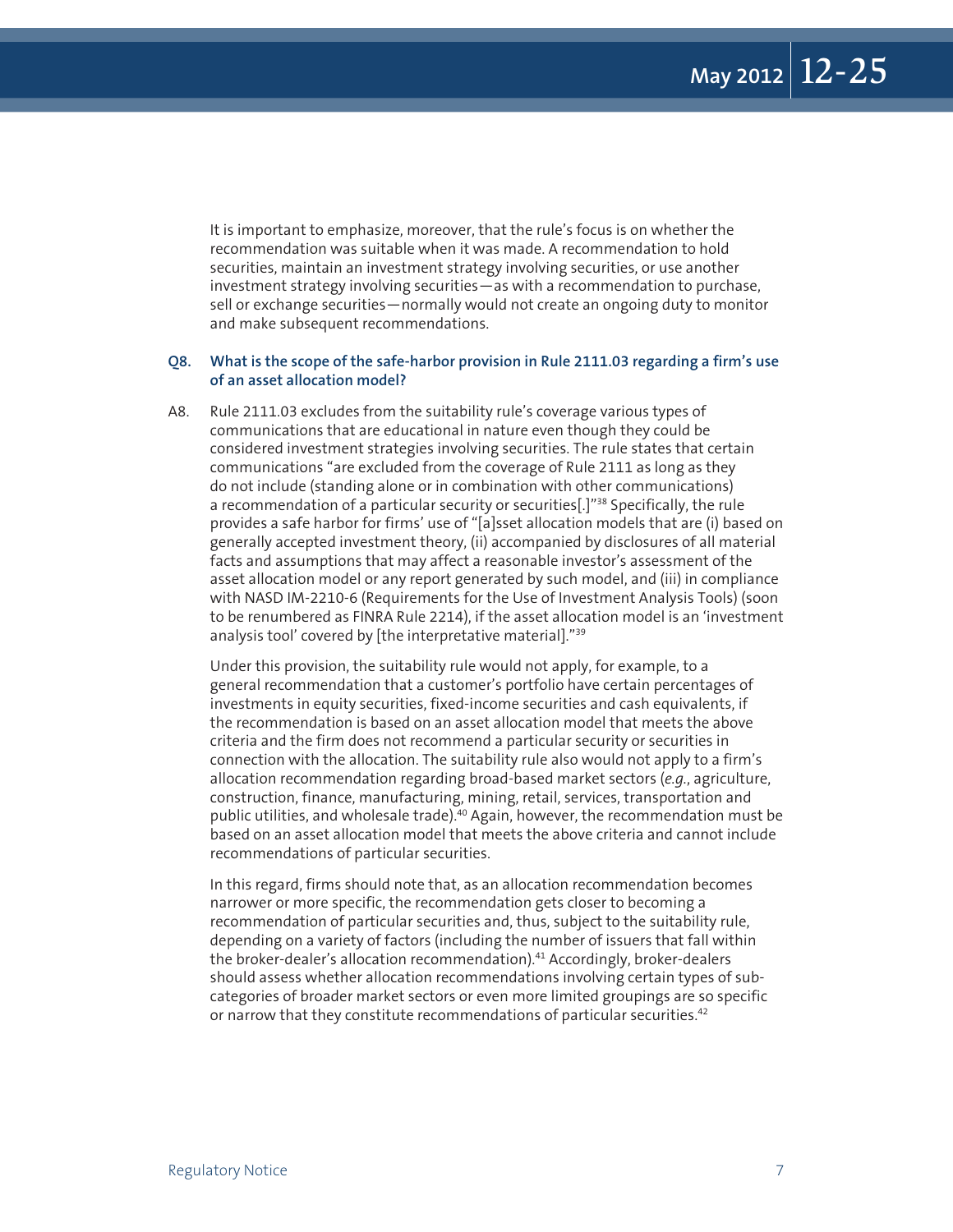- **Q9. Would a recommendation to maintain an asset mix that was based on an asset allocation model that meets the criteria described in the rule fall within the safeharbor provision in Rule 2111.03?**
- A9. Yes. The safe-harbor provision in Rule 2111.03 would apply to a recommendation to maintain a generic asset mix based on an asset allocation model that meets the criteria described in the rule if the firm does not explicitly recommend that the customer "hold" the specific securities that make up the allocation.

#### **Q10. Does the new rule's "investment strategy" language cover a broker's recommendation involving both a security and a non-security investment?**

A10. Yes. Just as *Regulatory Notices* and disciplinary actions make clear under the predecessor rule, the new suitability rule would continue to cover a broker's recommendation of an "investment strategy" involving both a security and a nonsecurity.43 Suitability obligations apply, for example, to a broker's recommendation of an investment strategy to use home equity to purchase securities<sup>44</sup> or to liquidate securities to purchase an investment-related product that is not a security.<sup>45</sup>

Some firms have raised questions regarding their supervisory responsibilities for such recommendations. A firm's supervisory system must be *reasonably* designed to achieve compliance with applicable securities laws and regulations and FINRA rules.46 Although the reasonableness of a supervisory system will depend on the facts and circumstances, a firm may use a risk-based approach to supervising its brokers' recommendations of investment strategies with both a security and non-security component. For instance, as long as the supervisory system is reasonably designed to achieve compliance with applicable securities laws and regulations and FINRA rules, a firm could focus on the detection, investigation and follow-up of "red flags" indicating that a broker may have recommended an unsuitable investment strategy with both a security and non-security component.<sup>47</sup> A broker's recommendation that a customer with limited means purchase a large position in a security might raise a "red flag" regarding the source of funds for such a purchase. Similarly, a broker's recommendation that a "buy and hold" customer with an investment objective of income liquidate large positions in blue chip stocks paying regular dividends might raise a "red flag" regarding whether that recommendation is part of a broader investment strategy.

- **Q11. Does the new rule cover a "hold" recommendation regarding securities that the broker did not originally recommend? Would a broker, for example, be responsible for a hold recommendation involving blue chip stocks that a customer transferred into an account at the broker-dealer?**
- A11. Where a broker did not recommend the original purchase of a security but *explicitly*  recommends that the customer subsequently hold that security, the new suitability rule would apply. However, as stated above and discussed in greater detail below, a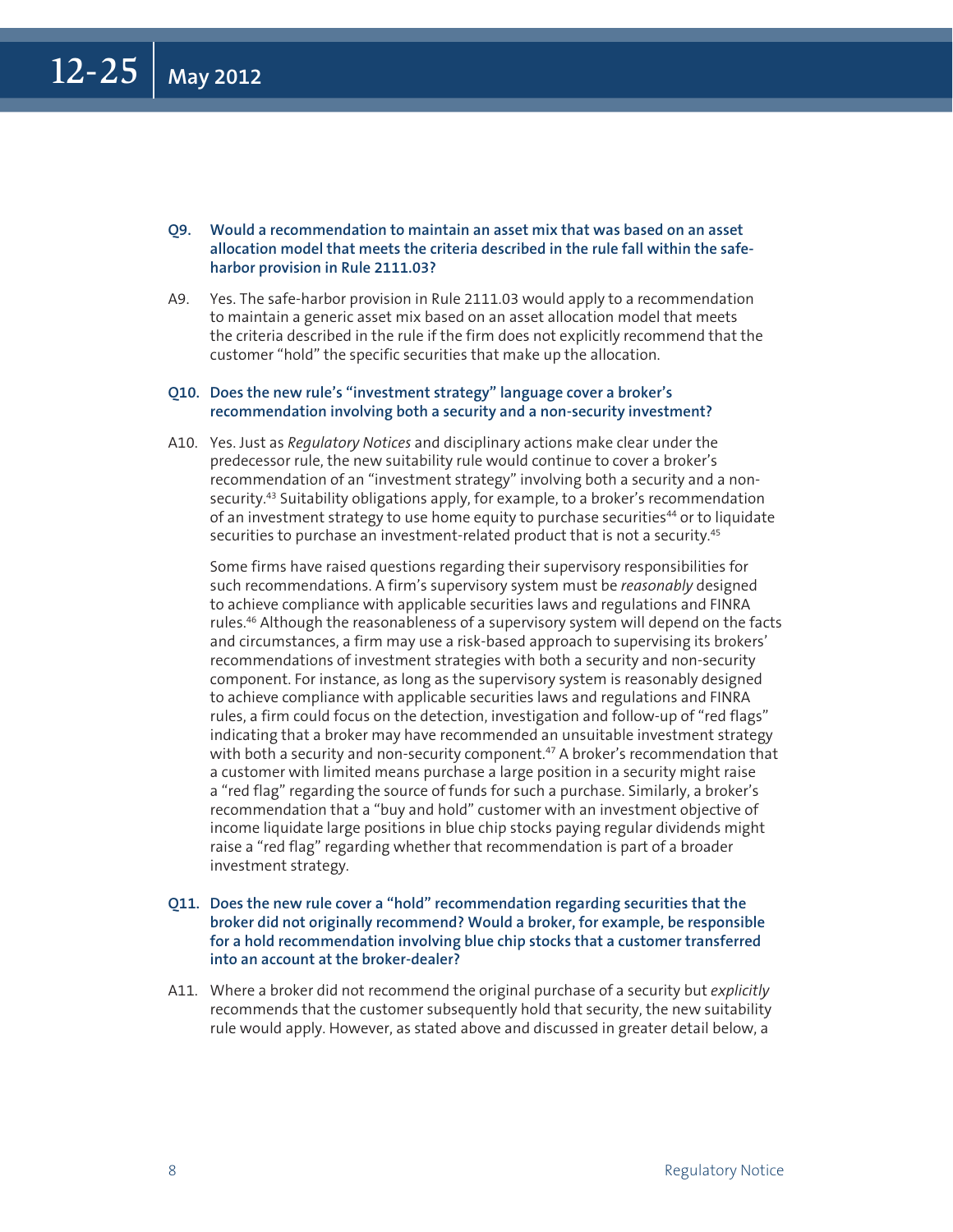firm may take a risk-based approach to evidencing compliance with the rule. A hold recommendation involving shares of a blue chip stock ordinarily would not present the type of risk, absent unusual facts, that would require a detailed analysis or documentation. Where the hold recommendation involves an overly concentrated position in a security, however, documentation usually would be necessary, even if the broker did not originally recommend the purchase of the security.

#### **Risk-Based Approach to Documenting Compliance With Suitability Obligations**

#### **Q12. For purposes of using a risk-based approach to documenting compliance with suitability obligations, what types of recommendations does FINRA generally consider complex or potentially risky?**

A12. As with many obligations under various rules, a firm will need to make some judgment calls on the types of recommendations that it should document under FINRA's suitability rule. FINRA previously stated that, although a firm has a general obligation to evidence compliance with applicable FINRA rules, the suitability rule does not include explicit documentation requirements, except in a situation where a firm determines not to seek certain customer information in the first place.<sup>48</sup> The suitability rule applies to *all* recommendations of a security or securities or investment strategies involving a security or securities, but the extent to which a firm needs to document its suitability analysis depends on an assessment of the customer's investment profile and the complexity of the recommended security or investment strategy involving a security or securities (in terms of both its structure and potential performance) and/or the risks involved.<sup>49</sup>

The recommendation of a large-cap, value-oriented equity security usually would not require documentation. Conversely, the recommendation of a complex and/or potentially risky security or investment strategy involving a security or securities usually would require documentation. Numerous *Regulatory Notices* and cases discuss various types of complex and/or potentially risky securities and investment strategies involving a security or securities. Firms and brokers may want to consult those *Regulatory Notices*<sup>50</sup> and cases<sup>51</sup> when considering the types of recommended securities and investment strategies involving securities that they should document.

#### **Q13. What types of "hold" recommendations should firms consider documenting?**

A13. For "hold" recommendations, FINRA has stated that a firm may want to focus on securities that by their nature or due to particular circumstances could be viewed as having a shorter-term investment component; that have a periodic reset or similar mechanism that could alter a product's character over time; that are particularly susceptible to changes in market conditions; or that are otherwise potentially risky or problematic to hold at the time the recommendations are made.<sup>52</sup>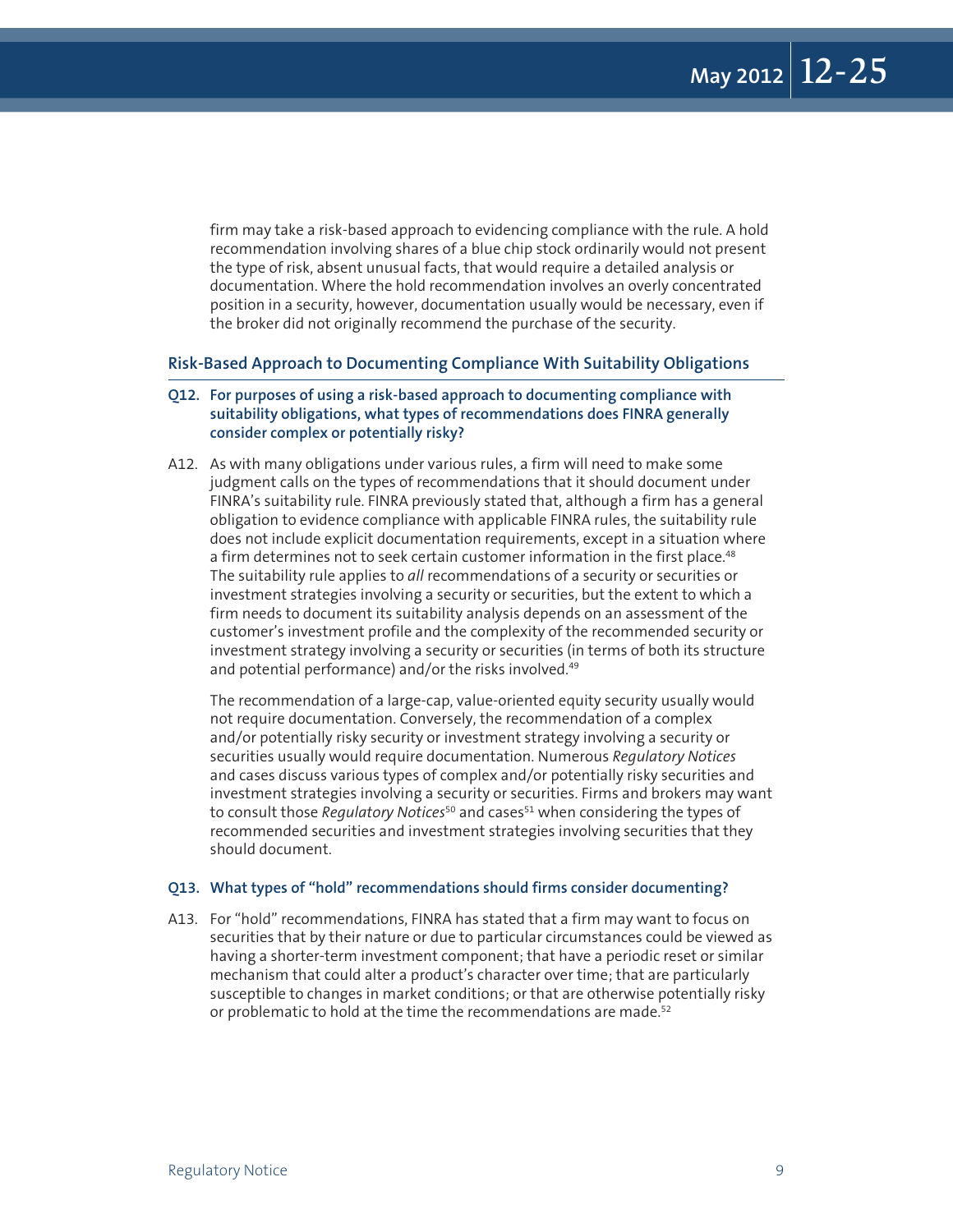Some possible examples could include leveraged ETFs (because they reset daily and their performance over long periods can differ significantly from the performance of the underlying index or benchmark during the same period); mortgage real estate investment trusts (REITs) (which are very sensitive to small moves in interest rates); a security of a company facing significant financial or other material difficulties; a security position that is overly concentrated; Class C shares of mutual funds (which generally continue to charge higher annual expenses for as long as the customer holds the shares and do not convert to Class A shares); or a security that is inconsistent with the customer's investment profile.

#### **Q14. How should a firm document "hold" recommendations?**

A14. The suitability rule does not prescribe the manner in which a firm must document "hold" recommendations when documentation may be necessary. Some firms may create "hold" tickets and some may add "hold" sections to existing order tickets. Other firms may require emails or memoranda to supervisors or emails or letters to customers copying supervisors. Still other firms may create data fields for entering such information into automated supervisory systems.

These are only examples of how some firms may document "hold" recommendations if necessary. Firms do not have to document or individually approve every "hold" recommendation.53 As with recommendations of other types of investment strategies or of purchases, sales or exchanges of securities, firms may use a riskbased approach to documenting and supervising "hold" recommendations. FINRA emphasizes, moreover, that firms may use methods that are not highlighted in this *Notice* to document and supervise "hold" recommendations as long as those methods are reasonable.

#### **Information-Gathering Requirements**

- **Q15. Does a broker-dealer have to seek to obtain all of the customer-specific factors listed in the new rule by the rule's implementation date?**
- A15. No. The rule generally requires a broker-dealer to seek to obtain and analyze the customer-specific factors listed in the rule when making a recommendation to a customer. Accordingly, a broker-dealer could choose to seek to obtain and analyze the customer-specific factors listed in Rule 2111 when it makes new recommendations to customers (regardless of whether they are new or existing customers).<sup>54</sup>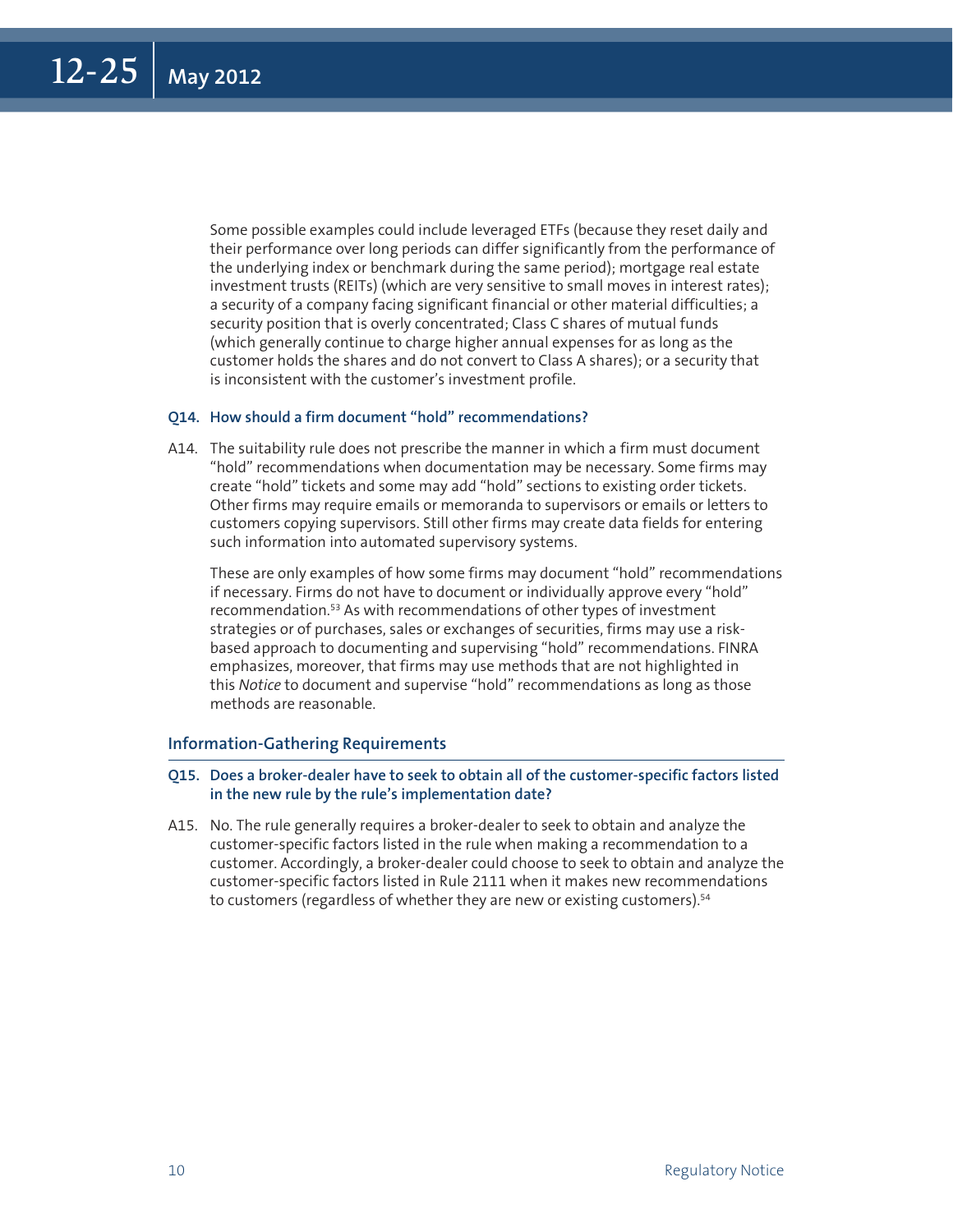#### **Q16. What constitutes "reasonable diligence" in attempting to obtain the customerspecific information?**

- A16. Although the reasonableness of the effort will depend on the facts and circumstances, asking a customer for the information ordinarily will suffice. Moreover, absent "red flags" indicating that such information is inaccurate or that the customer is unclear about the information, a broker generally may rely on the customer's responses. A broker may not be able to rely exclusively on a customer's responses in situations such as the following:
	- $\blacktriangleright$  the broker poses questions that are confusing or misleading to a degree that the information-gathering process is tainted,
	- <sup>0</sup> the customer exhibits clear signs of diminished capacity, or
	- <sup>0</sup> other "red flags" exist indicating that the customer information may be inaccurate.

#### **Q17. What if a customer refuses to provide certain customer-specific information?**

A17. Some customers may be reluctant to provide certain types of information to their broker-dealers. A customer, for example, may not want to divulge information about "other investments" held away from the broker-dealer in question. The suitability rule generally requires broker-dealers to use reasonable diligence to seek to obtain and analyze the customer-specific factors listed in the rule. A broker-dealer cannot make assumptions about customer-specific factors for which the customer declines to provide information.<sup>55</sup> Furthermore, when customer information is unavailable despite a broker-dealer's reasonable diligence, the firm must carefully consider whether it has a sufficient understanding of the customer to properly evaluate the suitability of a recommendation.<sup>56</sup> As with the predecessor rule, however, the new rule would not prohibit a broker-dealer from making a recommendation in the absence of certain customer-specific factors as long as the firm has enough information about the customer to have a reasonable basis to believe the recommendation is suitable. The significance of specific types of customer information will depend on the facts and circumstances of the particular case.<sup>57</sup>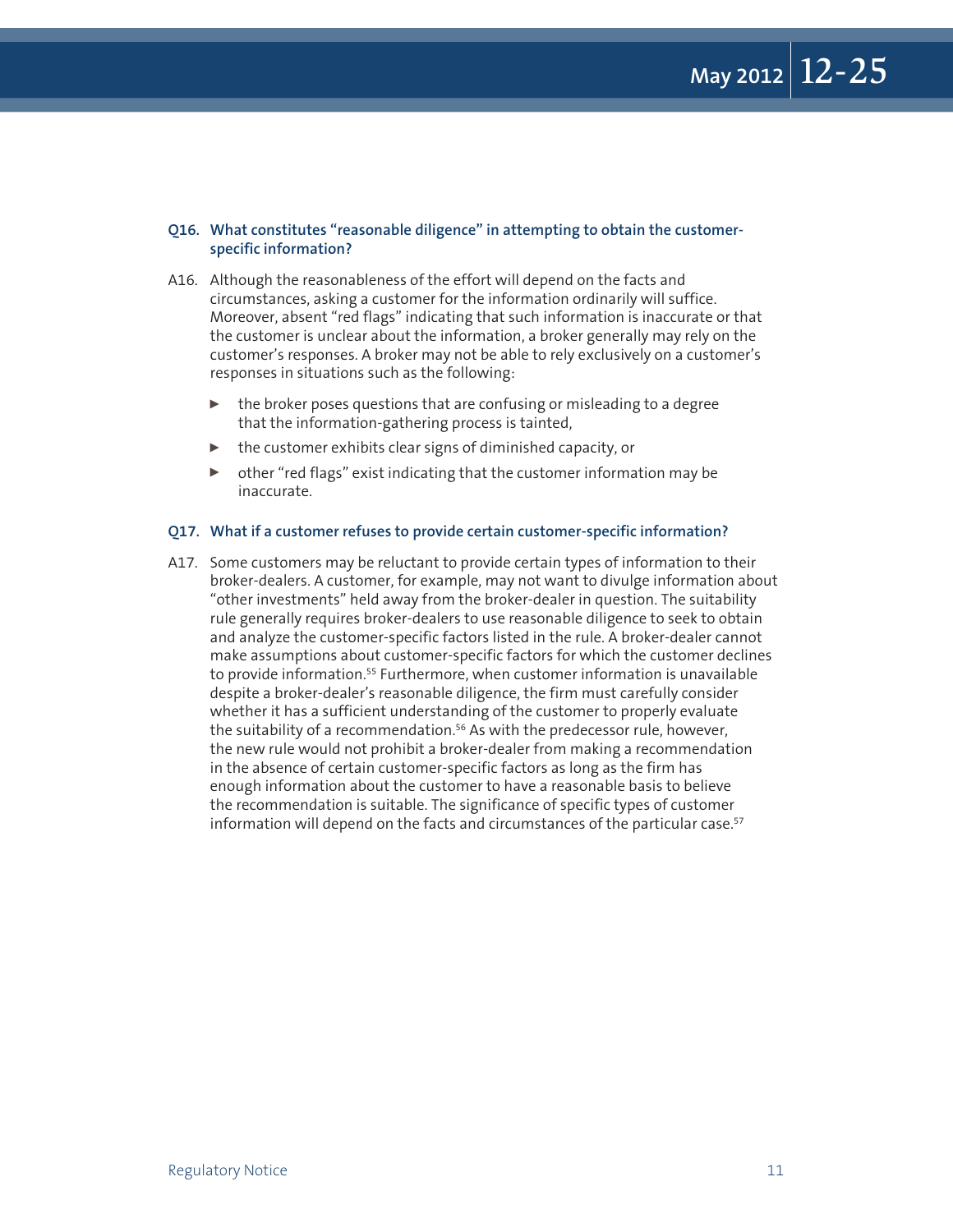- **Q18. In addition to using reasonable diligence to obtain and analyze certain** *specific* **factors about the customer, the new suitability rule requires a broker to consider "any other information the customer may disclose" in connection with the recommendation. How much of a duty does a firm have to pursue "any other information the customer may disclose" to see if it has suitability implications? Does the firm have a duty, for example, to ask its customers if there is anything else it should know about them when collecting information for suitability purposes?**
- A18. Where a customer discloses information to a broker in connection with the recommendation, the broker must consider that information as part of the suitability analysis. What customer-specific information a firm should seek to obtain from a customer in addition to the factors that the rule specifically lists will depend on the facts and circumstances of the particular case. Although a firm is not required to affirmatively ask customers if there is anything else it should know about them, the better practice is to attempt to gain as much relevant information as possible before making recommendations.

#### **Q19. What is a firm's responsibility when customers indicate that they have multiple investment objectives that appear inconsistent?**

A19. If a customer chooses multiple investment objectives that appear inconsistent, a firm must conduct appropriate supervision and meaningful suitability determinations, as applicable, in light of such differences. For example, a firm should, among other things, clarify the customer's intent and, if necessary, reconcile and/or determine how it will handle the customer's differing investment objectives.

#### **Q20. Should the investment experience of a guardian, custodian, trustee or similarly situated third party managing an account be taken into consideration when making account recommendations?**

A20. In many circumstances, the answer is yes. In the case of a trust held in a brokerage account, for instance, the firm should consider the trustee's investment experience with, and knowledge of, various investments and investment strategies. The firm, however, also must consider factors such as the trust's investment objectives, time horizon and risk tolerance to complete the suitability analysis.

It also is important to note that, where an *institutional* customer has delegated decisionmaking authority to an agent, such as an investment adviser or a bank trust department, Rule 2111(b) makes clear that the factors relevant to determining whether the customer meets the criteria for the institutional-customer exemption will be applied to the agent.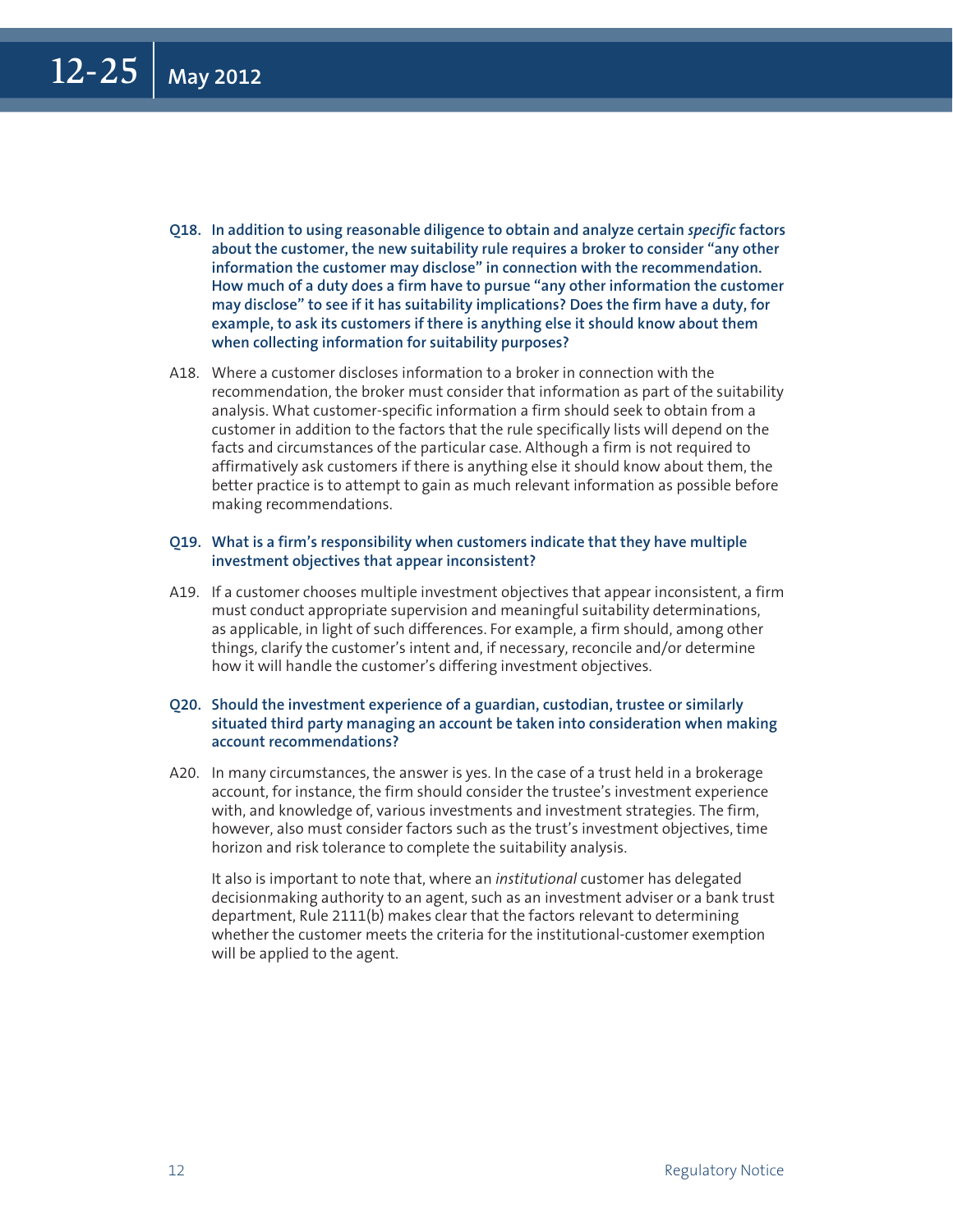- **Q21. Can a broker make recommendations based on a customer's overall portfolio, including investments held at other financial institutions? For instance, does each individual recommendation have to be consistent with the customer's investment profile or can the suitability of a broker's recommendation be judged in light of its consistency with the customer's overall portfolio?**
- A21. The answer depends on the facts and circumstances of the particular case. The suitability rule applies on a recommendation-by-recommendation basis. A suitability analysis of a particular recommendation and consideration of a customer's overall investment portfolio, however, are not mutually exclusive concepts. The new suitability rule (as with the predecessor rule) requires a broker to seek to obtain and analyze a customer's other investments. The rule thus explicitly permits a suitability analysis to be performed within the context of a customer's other investments. Some customers, moreover, desire portfolios made up of securities with different levels of liquidity, risk and time horizons. When a broker is aware of a customer's overall portfolio (including investments held at other financial institutions), the broker is permitted to make recommendations based on the customer's overall portfolio as long as the customer is in agreement with such an approach. Under these circumstances, the suitability of a broker's recommendation may be analyzed on the basis of whether the customer's overall portfolio, considering any changes to the portfolio that flow from the broker's recommendation, aligns with the customer's investment profile.58

As noted above in the answer to question 17, however, a broker cannot make assumptions about a customer's other holdings.<sup>59</sup> The firm should evidence a customer's approval of a broker's use of a portfolio-based analysis regarding the suitability of the broker's recommendations.<sup>60</sup> Some customers, for instance, may desire all recommendations to be consistent with their stated risk tolerance, investment time horizon or liquidity needs. Accordingly, a broker may not use a portfolio approach to analyzing the suitability of specific recommendations when:

- <sup>0</sup> the customer wants each individual recommendation to be consistent with his or her investment profile or particular factors within that profile;
- the broker is unaware of the customer's overall portfolio; or
- "red flags" exist indicating that a broker's information about the customer's other holdings may be inaccurate.

Nothing in this guidance, moreover, relieves a firm from having to ensure that a customer's investment profile or factors within that profile accurately reflect the customer's decisions.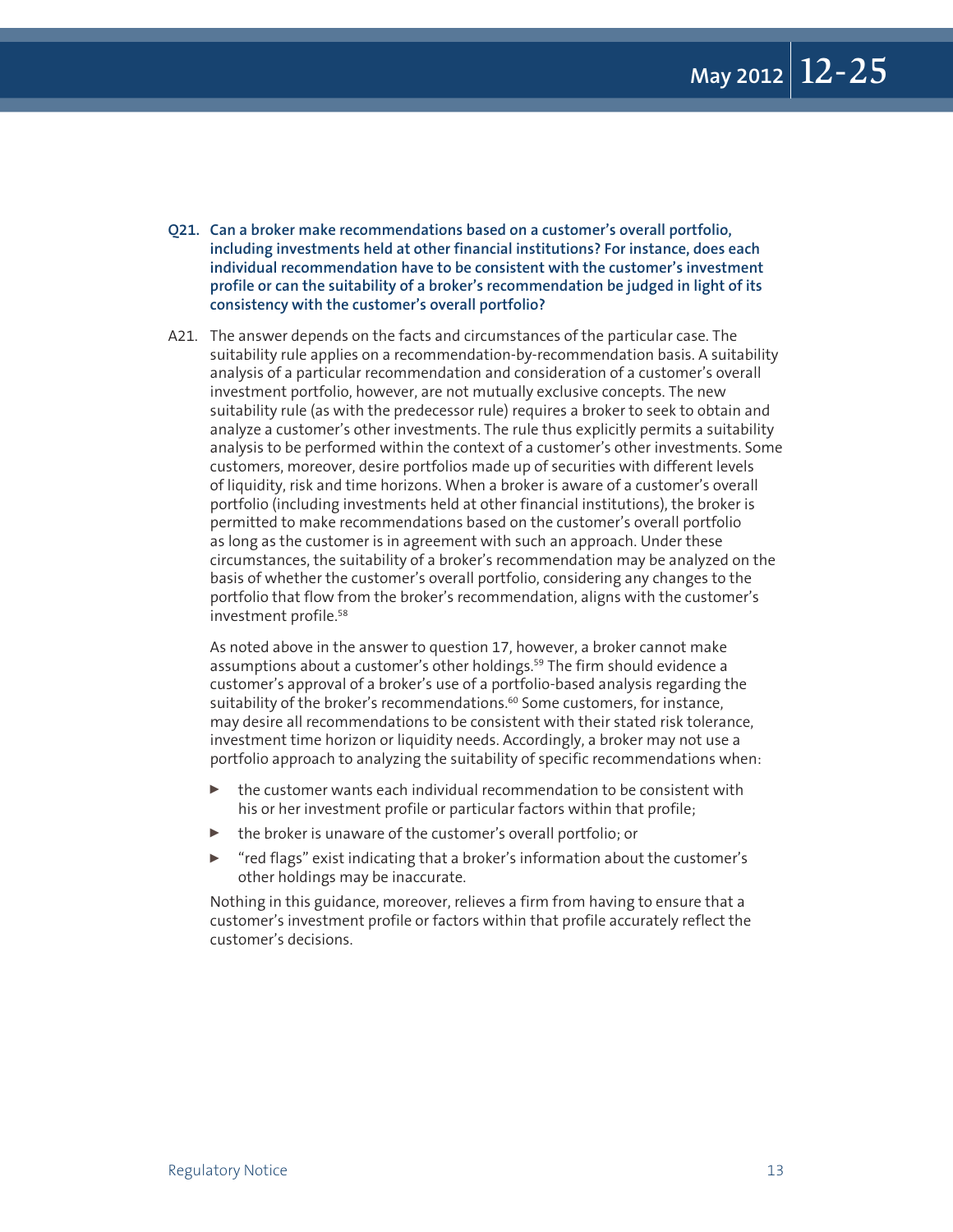#### **Reasonable-Basis Suitability**

- **Q22. Can a broker who does not understand the risks associated with a recommendation violate the reasonable-basis obligation even if the recommendation is suitable for**  *some* **investors?**
- A22. Yes. The reasonable-basis obligation has two components: a broker must (1) perform reasonable diligence to understand the nature of the recommended security or investment strategy involving a security or securities, as well as the potential risks and rewards, and (2) determine whether the recommendation is suitable for at least *some* investors based on that understanding.61 A broker must adhere to both components of reasonable-basis suitability. A broker could violate the obligation if he or she did not understand the recommended security or investment strategy, even if the security or investment strategy is suitable for at least *some* investors. A broker must understand the securities and investment strategies involving a security or securities that he or she recommends to customers.<sup>62</sup>

The reasonable-basis obligation is critically important because, in recent years, securities and investment strategies that brokers recommend to customers, including retail investors, have become increasingly complex and, in some cases, risky. Brokers cannot fulfill their suitability responsibilities to customers (including both their reasonable-basis and customer-specific obligations) when they fail to understand the securities and investment strategies they recommend. Firms' supervisory policies and procedures must be reasonably designed to ensure that their brokers comply with this important requirement.<sup>63</sup>

#### **Quantitative Suitability**

#### **Q23. Is the quantitative suitability obligation under the new rule any different from the excessive trading line of cases under the predecessor rule?**

A23. No. The quantitative suitability obligation under the new rule simply codifies excessive trading cases. Quantitative suitability requires a broker who has actual or de facto control<sup>64</sup> over a customer account to have a reasonable basis for believing that, in light of the customer's investment profile, a series of recommended transactions, even if suitable when viewed in isolation, are not excessive and unsuitable for the customer.<sup>65</sup> Factors such as turnover rate,<sup>66</sup> cost-to-equity ratio,<sup>67</sup> and use of in-and-out trading<sup>68</sup> in a customer's account may provide a basis for finding that the activity at issue was excessive.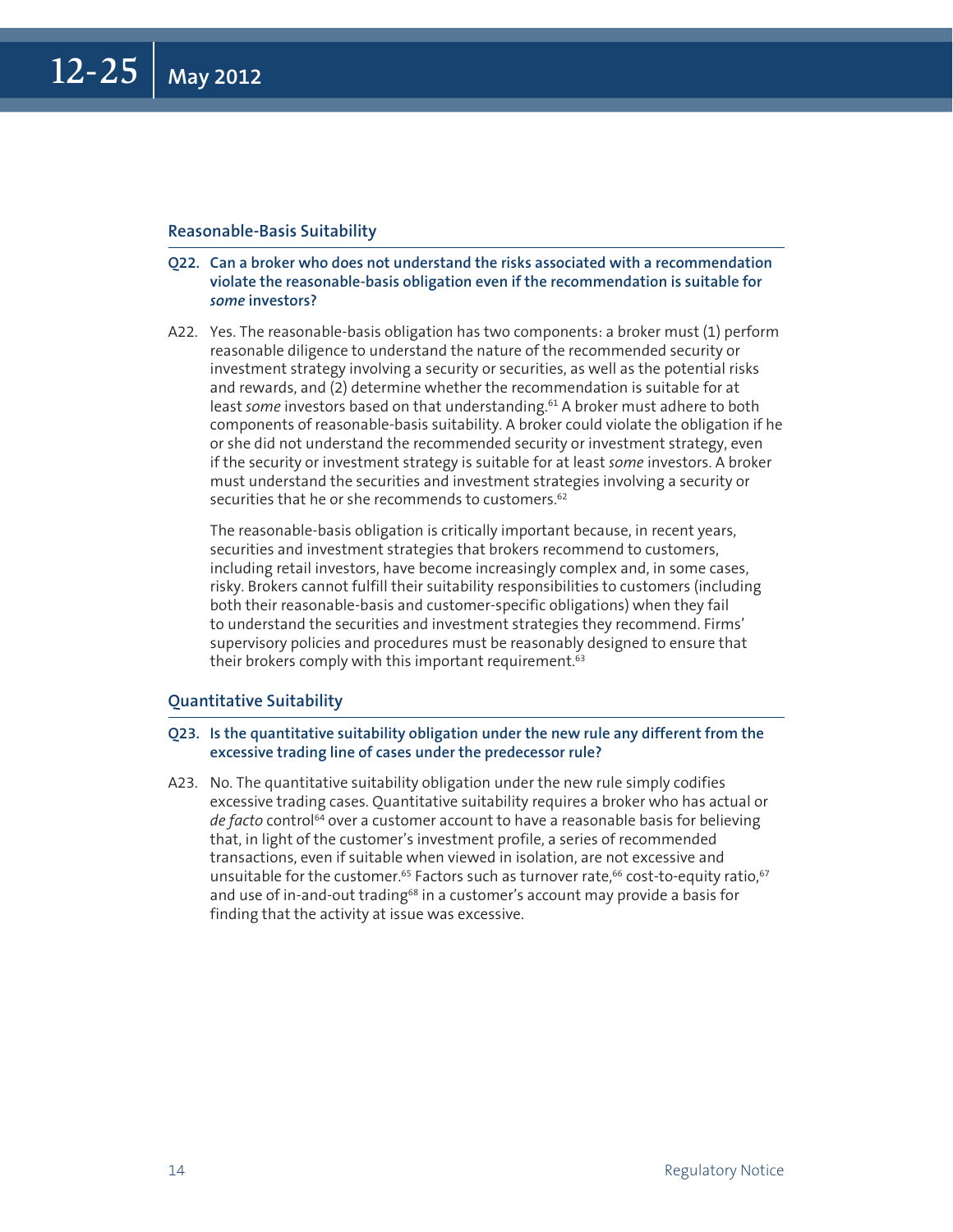#### **Institutional-Customer Exemption**

- **Q24. Some third-party vendors have created "Institutional Suitability Certificates" to facilitate firms' compliance with the new institutional-customer exemption in Rule 2111(b). Has FINRA endorsed or approved any of these certificates?**
- A24. No. By way of background, the new suitability rule modifies the institutionalcustomer exemption that existed under the predecessor rule (NASD IM-2310-3). Rule 2111(b) replaces the previous rule's definition of "institutional customer" with the more common definition of "institutional account" in FINRA's "books and records" rule, Rule  $4512(c)$ .<sup>69</sup> "Institutional account" means the account of a bank, savings and loan association, insurance company, registered investment company, registered investment adviser or any other person (whether a natural person, corporation, partnership, trust or otherwise) with total assets of at least \$50 million.<sup>70</sup> In regard to the "other person" category, the monetary threshold generally changed from at least \$10 million invested in securities and/or under management used in the predecessor rule to at least \$50 million in assets in the new rule.<sup>71</sup> Moreover, the definition now includes natural persons who meet such criteria.

In addition to the definitional change, the new institutional-customer exemption focuses on two factors: (1) whether a broker "has a reasonable basis to believe the institutional customer is capable of evaluating investment risks independently, both in general and with regard to particular transactions and investment strategies involving a security or securities" (a factor used in the predecessor rule), and (2) whether "the institutional customer affirmatively indicates that it is exercising independent judgment" (a new requirement).72 A broker-dealer fulfills its customerspecific suitability obligation if all of these conditions are satisfied.73

Some third-party vendors have created and aggressively marketed proprietary "Institutional Suitability Certificates" to facilitate compliance with the new institutional-customer exemption. FINRA has *not* approved or endorsed any thirdparty Institutional Suitability Certificates and has *not* contracted with any thirdparty vendor to create such certificates on FINRA's behalf. FINRA also emphasizes that broker-dealers are not required to use such certificates to comply with the new institutional-customer exemption. As discussed below in the answer to question 26, firms can use any number of approaches to complying with the new exemption requirements.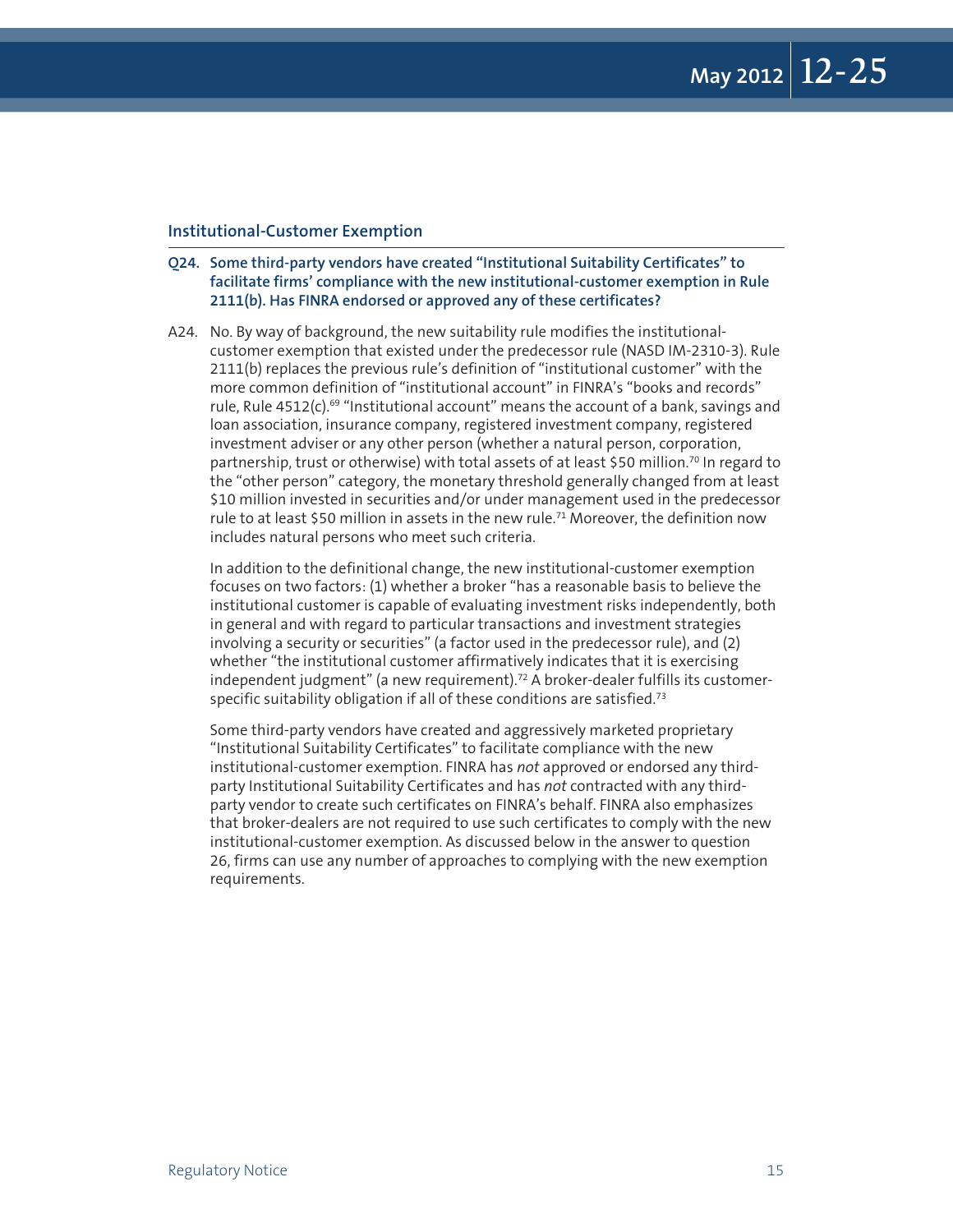- **Q25. Some of the "Institutional Suitability Certificates" that are being marketed do not identify an institutional customer's experience with particular asset classes or types of securities or investment strategies involving a security or securities. Does FINRA expect broker-dealers or institutional customers to provide more specificity?**
- A25. Firms should understand that the use of any such Institutional Suitability Certificate in no way constitutes a safe harbor from the rule. As noted above in the answer to question 24, FINRA has not endorsed or promoted any certificate. What further action a broker-dealer will need to take will depend on the facts and circumstances of the particular case. In general, however, when there is an indication that the institutional customer is not capable of analyzing, or does not intend to exercise independent judgment regarding, *all* of a broker-dealer's recommendations, the broker-dealer necessarily will have to be more specific in its approach to ensuring that it complies with the exemption. A broker-dealer need not automatically use a detailed approach when no such indication exists, although providing at least some level of specificity (even if not required) may help eliminate misunderstandings.

FINRA previously issued written guidance on a customer's *capability* of analyzing risks (a factor used in both the predecessor and new suitability rules).<sup>74</sup> FINRA stated that a broker-dealer may conclude in some cases that a customer is not capable of making independent investment decisions in general. In other cases, the institutional customer may have general capability, but may not be able to understand a particular type of instrument or its risk. If a customer is either generally not capable of evaluating investment risk or lacks sufficient capability to evaluate the particular product or investment strategy that is the subject of a recommendation, the scope of a broker's customer-specific obligations under the suitability rule would not be diminished by the fact that the broker was dealing with an institutional customer. However, the fact that a customer initially needed help understanding a potential investment or investment strategy need not necessarily imply that the customer did not ultimately develop an understanding.

As to an institutional customer's affirmative indication that it intends to *exercise independent judgment* (a new requirement), Rule 2111.07 states that "an institutional customer may indicate that it is exercising independent judgment on a trade-by-trade basis, on an asset-class-by-asset-class basis, or in terms of all potential transactions for its account." In its response to comments during the rulemaking process, however, FINRA noted that a broker-dealer "is free to decide as a business matter to service only those institutional investors that are willing to make the affirmative indication in terms of all potential transactions for its account."75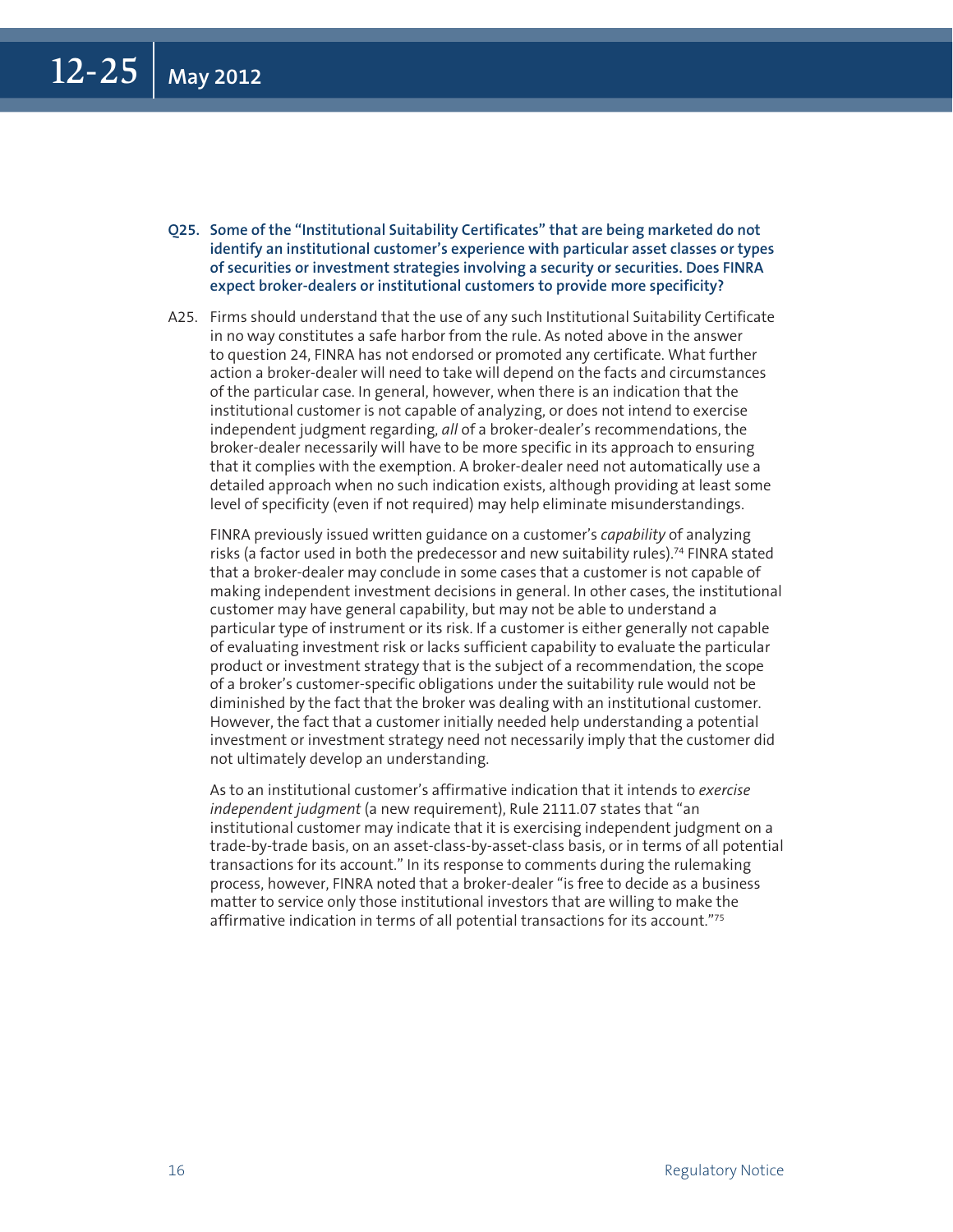- **Q26. Does the suitability rule require a broker-dealer to have a hard copy agreement on file reflecting an institutional customer's affirmative indication that it intends to exercise independent judgment?**
- A26. As discussed earlier in the answer to question 12, the suitability rule applies to all recommendations of a security or securities or investment strategies involving a security or securities, but the rule generally allows a firm to take a risk-based approach to documenting suitability. In relation to a customer affirmatively indicating the intention to exercise independent judgment, negative consent will not suffice, but the affirmative indication does not necessarily have to be in writing. A firm may use a risk-based approach to documenting compliance with this provision.

A firm could comply with this requirement, for example, by having an institutional customer indicate in a signed customer agreement or other document that the institutional customer will be exercising independent judgment in evaluating recommendations or a firm could call its institutional customer, have that discussion, and (if it chooses or circumstances require) document the conversation to evidence the institutional customer's affirmative indication.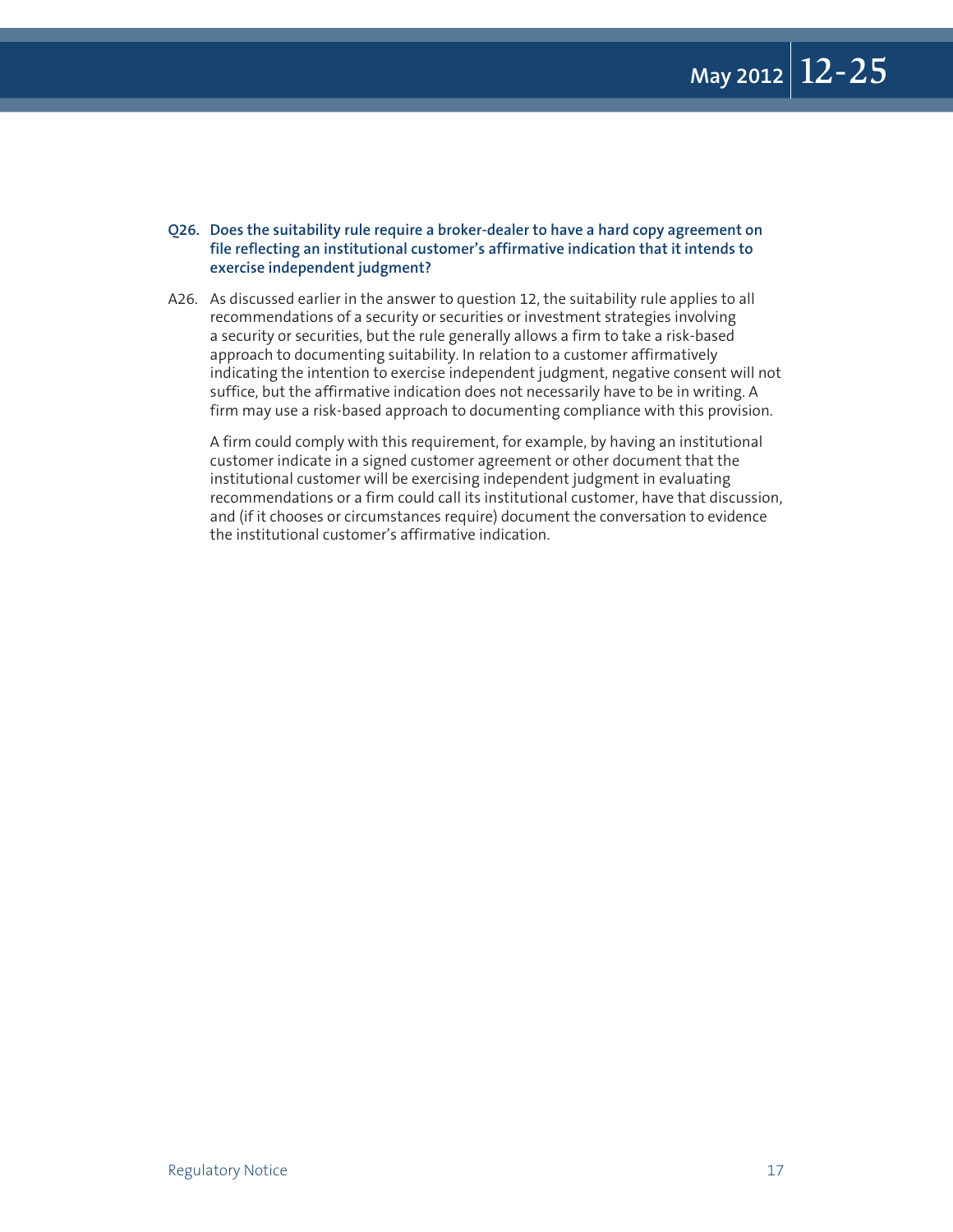#### **Endnotes**

- 1. *See* 75 Fed. Reg. 71479 (Nov. 23, 2010) (Order Approving Proposed Rule Change; File No. SR-FINRA-2010-039). In addition, the SEC's order approved FINRA Rule 2090 (Know Your Customer), which also is effective on July 9, 2012. *See id.; [Regulatory Notice 11-25](http://www.finra.org/Industry/Regulation/Notices/2011/P123702),* at 1.
- 2. FINRA Rule 2111(a).
- 3. This aspect of the new rule largely codifies case law indicating that brokers generally should consider various customer-specific factors that NASD Rule 2310 did not explicitly reference. FINRA Rule 2111.04 provides, however, that a broker-dealer need not seek to obtain and analyze all of the factors if it "has a reasonable basis to believe, documented with specificity, that one or more of the factors are not relevant components of a customer's investment profile in light of the facts and circumstances of the particular case." If a broker-dealer reasonably determines that certain factors do not require analysis with respect to a category of customers or accounts, then it could document the rationale for this decision in its procedures or elsewhere. *See [Regulatory Notice 11-25](http://www.finra.org/Industry/Regulation/Notices/2011/P123702)*, at 4.
- 4. FINRA created a model *[New Account Application](http://www.finra.org/industry/tools/p117268)  [Template](http://www.finra.org/industry/tools/p117268)*. The template indicates that "investment experience" could include the types of investment products that the customer previously has owned (*e.g.*, mutual funds, exchange-traded funds (ETFs), individual stocks, bonds, options, securities futures, annuities), the number of transactions per year for each category, and the number of years of experience with each category. *See id*. at 5.

 It is important to note that the New Account Application Template is a voluntary model brokerage account form that is provided as a resource to firms when they design or update their new account forms. Firms are under no

regulatory obligation to use the template, in whole or in part. FINRA recognizes that firms may continue to use their proprietary application forms, methods and processes, as long as they meet all applicable regulatory requirements. In addition, use of the voluntary template in whole or in part does not guarantee compliance with or create any safe harbor with respect to FINRA rules, the federal securities laws or state laws. Firms are responsible for ensuring that they comply with all regulatory requirements (including, but not limited to, applicable information-gathering and disclosure obligations).

- 5. "Time horizon" represents the "expected number of months, years, or decades [a customer plans to invest] to achieve a particular financial goal." *[Regulatory Notice 11-25](http://www.finra.org/Industry/Regulation/Notices/2011/P123702)*, at 4.
- 6. "Liquidity needs" represent the "extent to which a customer desires the ability or has financial obligations that dictate the need to quickly and easily convert to cash all or a portion of an investment or investments without experiencing significant loss in value from, for example, the lack of a ready market, or incurring significant costs or penalties." *[Regulatory Notice 11-25](http://www.finra.org/Industry/Regulation/Notices/2011/P123702)*, at 4. FINRA stated that "examples of possible liquid investments include money market funds, Treasury bills and many blue-chip stocks, ETFs and mutual funds." *Id.* at 9 n.11. FINRA emphasized, however, "that a high level of liquidity does not, in and of itself, mean that the recommended product is suitable for all customers. For instance, some relatively liquid products can be complex and/or risky and therefore unsuitable for some customers." *Id.*
- 7. "Risk tolerance" is a customer's "ability and willingness to lose some or all of [the] original investment in exchange for greater potential

© 2012 FINRA. All rights reserved. FINRA and other trademarks of the Financial Industry Regulatory Authority, Inc. may not be used without permission. *Regulatory Notices* attempt to present information to readers in a format that is easily understandable. However, please be aware that, in case of any misunderstanding, the rule language prevails.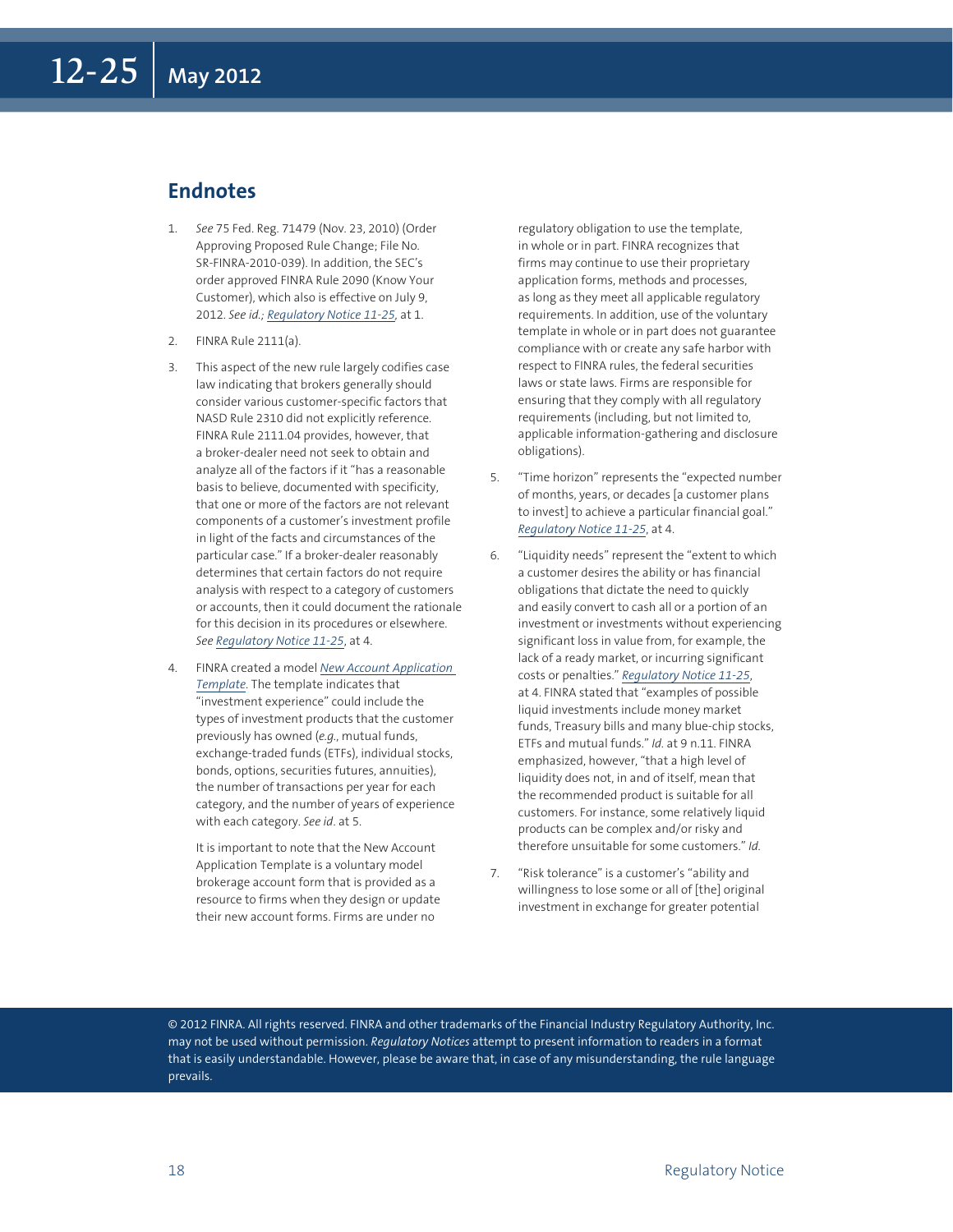returns." *[Regulatory Notice 11-25](http://www.finra.org/Industry/Regulation/Notices/2011/P123702)*, at 4. For a discussion of the relationship between time horizon, liquidity needs and risk tolerance, *see [Regulatory Notice 11-25](http://www.finra.org/Industry/Regulation/Notices/2011/P123702)*, at 5.

- In many circumstances, a broker should have *actual* knowledge of investments held at the firm where the broker is registered and should use reasonable diligence to ascertain investments held at *other* financial institutions. A broker generally may satisfy the obligation to seek information about investments held at *other*  financial institutions by asking the customer for such information.
- 9. "Financial situation and needs" might include, among other things, a customer's annual income, net worth, liquid net worth, annual (recurring) expenses, and special (non-recurring) expenses. *See [New Account Application Template](http://www.finra.org/industry/tools/p117268)*, *supra*  note 4, at 4.
- 10. "Tax status" could include a customer's highest marginal tax rate. *See [New Account Application](http://www.finra.org/industry/tools/p117268)  [Template](http://www.finra.org/industry/tools/p117268)*, *supra* note 4, at 4.
- 11. "Investment objectives" might include one or more of the following: generate income; fund retirement; steadily accumulate wealth over the long term; preserve wealth and pass it on to heirs; pay for education; pay for a house; and/or market speculation. *See [New Account Application](http://www.finra.org/industry/tools/p117268)  [Template](http://www.finra.org/industry/tools/p117268)*, *supra* note 4, at 7.
- 12. Nothing in this guidance, including the discussions relating to a risk-based approach to documenting compliance with Rule 2111, shall be construed as altering in any manner a brokerdealer's obligations under applicable federal securities laws, regulations and rules, including Securities Exchange Act (SEA) Rules 17a-3 and 17a-4 and the Bank Secrecy Act, 31 U.S.C. §§ 5311, *et seq.*
- 13. *See* FINRA Response to [Comments,](http://www.sec.gov/comments/sr-finra-2010-039/finra2010039-23.pdf) Oct. 21, [2010;](http://www.sec.gov/comments/sr-finra-2010-039/finra2010039-23.pdf) 75 Fed. Reg. 51310, at 51313-51321 (Aug. 19, 2010) (Notice of Filing of Proposed Rule Change to Adopt FINRA Rules 2090 (Know Your Customer) and 2111 (Suitability) in the Consolidated FINRA Rulebook; File No. SR-FINRA-2010-039) (Notice of Proposed Rule Change).
- 14. *See [Regulatory Notice 11-02](http://www.finra.org/Industry/Regulation/Notices/2011/P122779)*, at 7 n.11; SEC [Staff](http://www.sec.gov/news/studies/2011/913studyfinal.pdf) Study on Investment Advisers and [Broker-Dealers](http://www.sec.gov/news/studies/2011/913studyfinal.pdf) as Required by Section 913 of the [Dodd-Frank](http://www.sec.gov/news/studies/2011/913studyfinal.pdf) Wall Street Reform and Consumer [Protection](http://www.sec.gov/news/studies/2011/913studyfinal.pdf) Act of [2010,](http://www.sec.gov/news/studies/2011/913studyfinal.pdf) at 59 (Jan. 2011) (IA/BD Study). *See also*  Notice of Proposed Rule Change, *supra* note 13, at 51314-51315.
- 15. *Raghavan Sathianathan*, Exchange Act Rel. No. 54722, 2006 SEC LEXIS 2572, at \*21 (Nov. 8, 2006); *see also Scott Epstein*, Exchange Act Rel. No. 59328, 2009 SEC LEXIS 217, at \*40 n.24 (Jan. 30, 2009) ("In interpreting the suitability rule, we have stated that a [broker's] 'recommendations must be consistent with his customer's best interests.'"); *Dane S. Faber*, 57 S.E.C. 297, 310, 2004 SEC LEXIS 277, at \*23-24 (2004) (stating that a "broker's recommendations must be consistent with his customer's best interests" and are "not suitable merely because the customer acquiesces in [them]"); *Wendell D. Belden*, 56 S.E.C. 496, 503, 2003 SEC LEXIS 1154, at \*11 (2003) ("As we have frequently pointed out, a broker's recommendations must be consistent with his customer's best interests."); *Daniel R. Howard*, 55 S.E.C. 1096, 1100, 2002 SEC LEXIS 1909, at \*5-6 (2002) (same), *aff'd*, 77 F. App'x 2 (1st Cir. 2003); *Powell & McGowan, Inc.,* 41 S.E.C. 933, 935, 1964 SEC LEXIS 497, at \*3-4 (1964) (same); *Dep't of Enforcement v. Evans,* No. 20006005977901, 2011 FINRA Discip. LEXIS 36, at \*22 (NAC Oct. 3, 2011) (same); *Dep't of Enforcement v. Cody*, No. 2005003188901,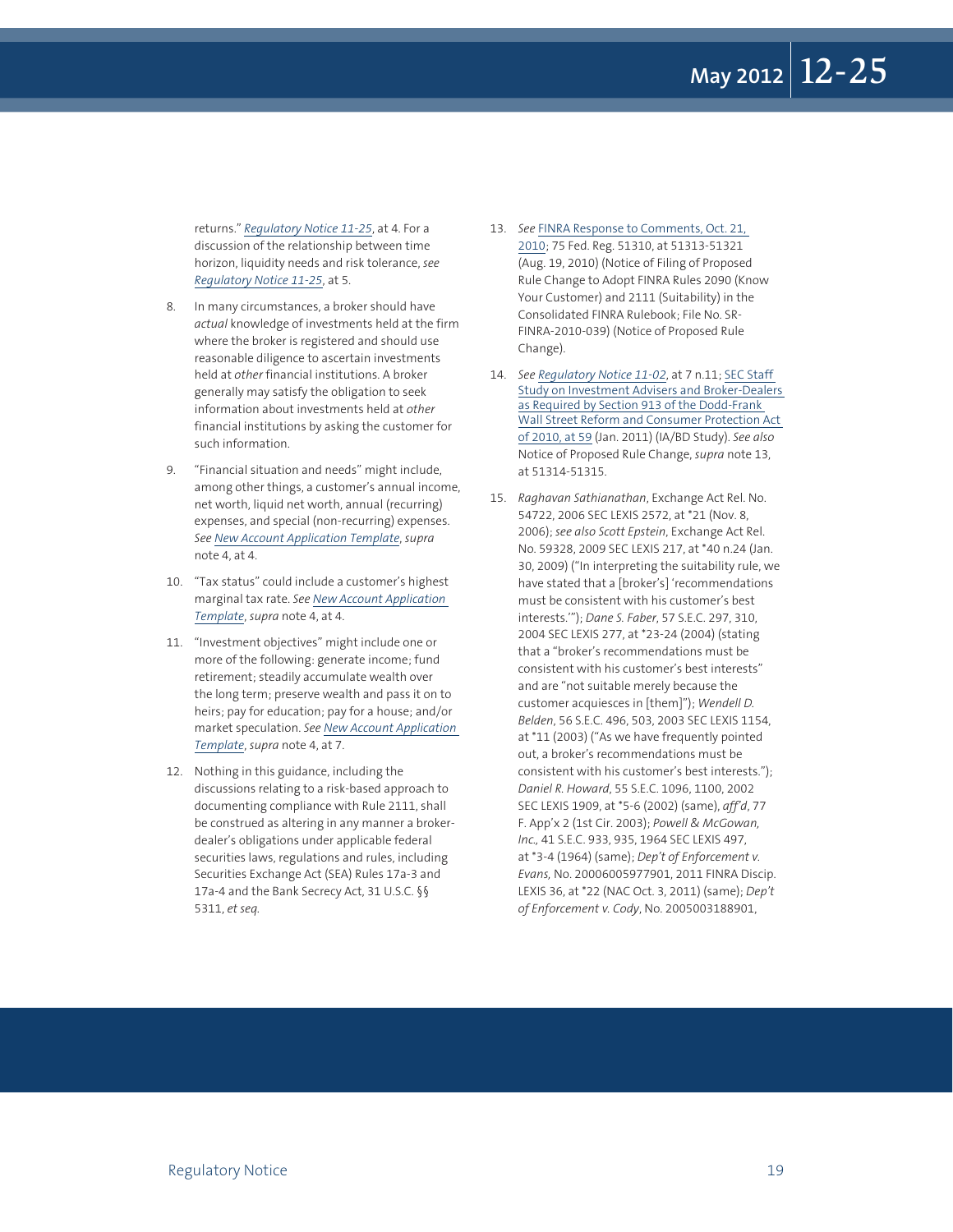2010 FINRA Discip. LEXIS 8, at \*19 (NAC May 10, 2010) (same), *aff'd*, Exchange Act Rel. No. 64565, 2011 SEC LEXIS 1862 (May 27, 2011); *Dep't of Enforcement v. Bendetsen*, No. C01020025, 2004 NASD Discip. LEXIS 13, at \*12 (NAC Aug. 9, 2004) ("[A] broker's recommendations must serve his client's best interests, and the test for whether a broker's recommendations are suitable is not whether the client acquiesced in them, but whether the broker's recommendations were consistent with the client's financial situation and needs."); IA/BD Study, *supra* note 14, at 59 ("[A] central aspect of a broker-dealer's duty of fair dealing is the suitability obligation, which generally requires a broker-dealer to make recommendations that are consistent with the best interests of his customer.").

- 16. *See Epstein,* 2009 SEC LEXIS 217, at \*42 (stating that the broker's "mutual fund switch recommendations served his own interest by generating substantial production credits, but did not serve the interests of his customers" and emphasizing that the broker violated the suitability rule "when he put his own self-interest ahead of the interests of his customers").
- 17. *See Belden*, 56 S.E.C. at 504-05, 2003 SEC LEXIS 1154, at \*14.
- 18. *Epstein*, 2009 SEC LEXIS 217, at \*72; *see also Sathianathan*, 2006 SEC LEXIS 2572, at \*23.
- 19. *Robin B. McNabb*, 54 S.E.C. 917, 928, 2000 SEC LEXIS 2120, at \*24 (2000), *aff'd*, 298 F.3d 1126 (9th Cir. 1990).
- 20. *See Stephen T. Rangen*, 52 S.E.C. 1304, 1311, 1997 SEC LEXIS 762, at \*19 (1997).
- 21. *See Curtis I. Wilson*, 49 S.E.C. 1020, 1022, 1989 SEC LEXIS 25, at \*6-7 (1989), *aff'd*, 902 F.2d 1580 (9th Cir. 1990).
- 22. *Howard*, 55 S.E.C. at 1100, 2002 SEC LEXIS 1909, at \*6-7.
- 23. It is important to keep in mind that, in addition to the suitability rule, FINRA has numerous other investor-protection rules. *See, e.g.,* FINRA Rule 2010 (requiring that a broker-dealer, "in the conduct of its business, shall observe high standards of commercial honor and just and equitable principles of trade"); FINRA Rule 2020 (prohibiting use of manipulative, deceptive or other fraudulent devices); FINRA Rule 2090 (effective July 9, 2012) (requiring broker-dealers to use reasonable diligence, in regard to the opening and maintenance of every account, to know and retain the essential facts concerning every customer to effectively service customer accounts, act in accordance with any special handling instructions, understand the authority of each person acting on behalf of customers, and comply with applicable laws, regulations, and rules); FINRA Rule 2330 (imposing heightened suitability, disclosure, supervision, and training obligations regarding variable annuities); FINRA Rule 2360 (requiring heightened account opening and suitability obligations regarding options); FINRA Rule 2370 (requiring heightened account opening and suitability obligations regarding securities futures); NASD Rule 2210 (recently approved as FINRA Rule 2210, *see* 77 Fed. Reg. 20452 (Apr. 4, 2012)) (requiring broker-dealers' communications with the public to, among other things, be fair and balanced, include material information, be free from exaggerated, false or misleading statements or claims, and, as to certain communications, be approved prior to use by a principal and/or filed with FINRA); NASD Rule 3010 (imposing supervisory obligations); FINRA Rule 5310 (requiring broker-dealers to provide best execution). Broker-dealers also must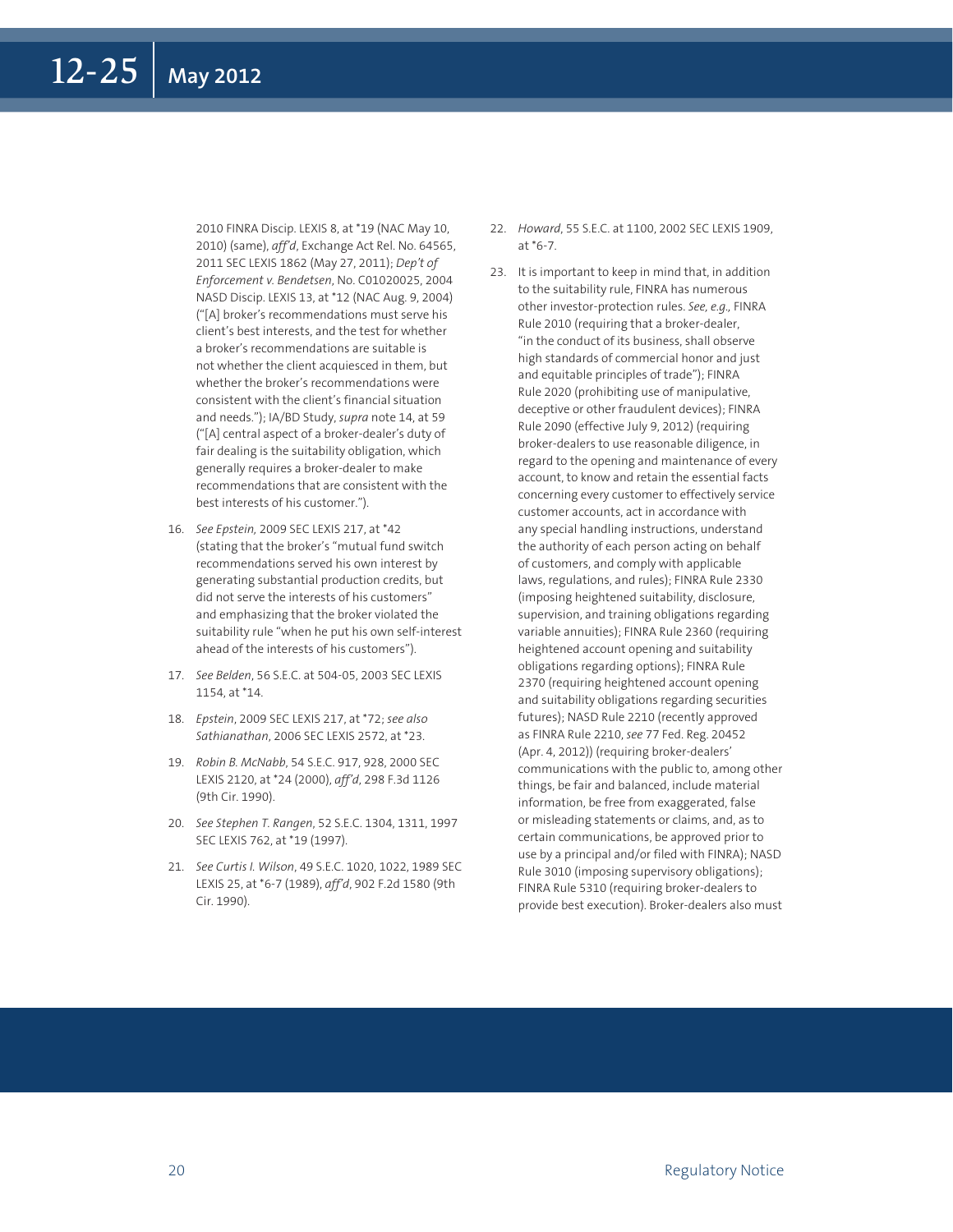demonstrate to FINRA, through the membership application process, that they are capable of complying with FINRA rules and the federal securities laws, and their registered persons generally must pass one or more examinations to evidence competence in the areas in which they will work and must comply with important continuing education requirements. *See, e.g.,*  NASD Rules 1014, 1021 and 1031, and FINRA Rule 1250. These (and many other) FINRA rules provide broad and significant protections to investors. FINRA BrokerCheck®, moreover, allows investors to review the professional and disciplinary backgrounds of firms and brokers online.

- 24. *See, e.g., [Regulatory Notice 11-02](http://www.finra.org/Industry/Regulation/Notices/2011/P122779)*, at 2-3 (discussing FINRA's guiding principles that firms and brokers should consider when determining whether a particular communication could be considered a "recommendation" for purposes of the suitability rule); *[Regulatory Notice 10-](http://www.finra.org/Industry/Regulation/Notices/2010/P120760) [06](http://www.finra.org/Industry/Regulation/Notices/2010/P120760)*, at 3-4 (Jan. 2010) (providing guidance on recommendations made on blogs and social networking websites); *[Notice to Members 01-23](http://www.finra.org/Industry/Regulation/Notices/2001/P003886)* (Apr. 2001) (announcing the guiding principles and providing examples of communications that likely do and do not constitute recommendations); *Michael F. Siegel*, Exchange Act Rel. No. 58737, 2008 SEC LEXIS 2459, at \*21-27 (Oct. 6, 2008) (applying the guiding principles to the facts of the case to find a recommendation), *aff'd in relevant part*, 592 F.3d 147 (D.C. Cir.), *cert. denied*, 130 S.Ct. 333 (2010).
- 25. *See, e.g.,* SEC Adoption of Rules Under Section 15(b)(10) of the Exchange Act, 32 Fed. Reg. 11637, 11638 (Aug. 11, 1967) (noting that the SEC's now-rescinded suitability rule would not apply to "general distribution of a market letter, research

report or other similar material"); Suitability Requirements for Transactions in Certain Securities, 54 Fed. Reg. 6693, 6696 (Feb. 14, 1989) (stating that proposed SEA Rule 15c2-6, which would have required documented suitability determinations for speculative securities, "would not apply to general advertisements not involving a direct recommendation to the individual"); *DBCC v. Kunz*, No. C3A960029, 1999 NASD Discip. LEXIS 20, at \*63 (NAC July 7, 1999) (stating that, under the facts of the case, the mere distribution of offering material, without more, did not constitute a recommendation triggering application of the suitability rule), *aff'd*, 55 S.E.C. 551, 2002 SEC LEXIS 104 (2002); *[FINRA Interpretive Letter, Mar. 4, 1997](http://www.finra.org/Industry/Regulation/Guidance/InterpretiveLetters/P002566)* ("[T]he staff agrees that a reference to an investment company or an offer of investment company shares in an advertisement or piece of sales literature would not by itself constitute a 'recommendation' for purposes of [the suitability rule].").

- 26. The discussions (and examples provided) in previous *Regulatory Notices*, cases, interpretive letters, and SEC releases remain applicable to the extent that they are not inconsistent with Rule 2111.
- 27. *See, e.g., Rafael Pinchas*, 54 S.E.C. 331, 341 n.22, 1999 SEC LEXIS 1754, at \*20 n.22 (1999) ("Transactions that were not specifically authorized by a client but were executed on the client's behalf are considered to have been implicitly recommended within the meaning of [FINRA's suitability rule]."); *Paul C. Kettler*, 51 S.E.C. 30, 32 n.11, 1992 SEC LEXIS 2750, at \*5 n.11 (1992) (stating that transactions a broker effects for a discretionary account are implicitly recommended).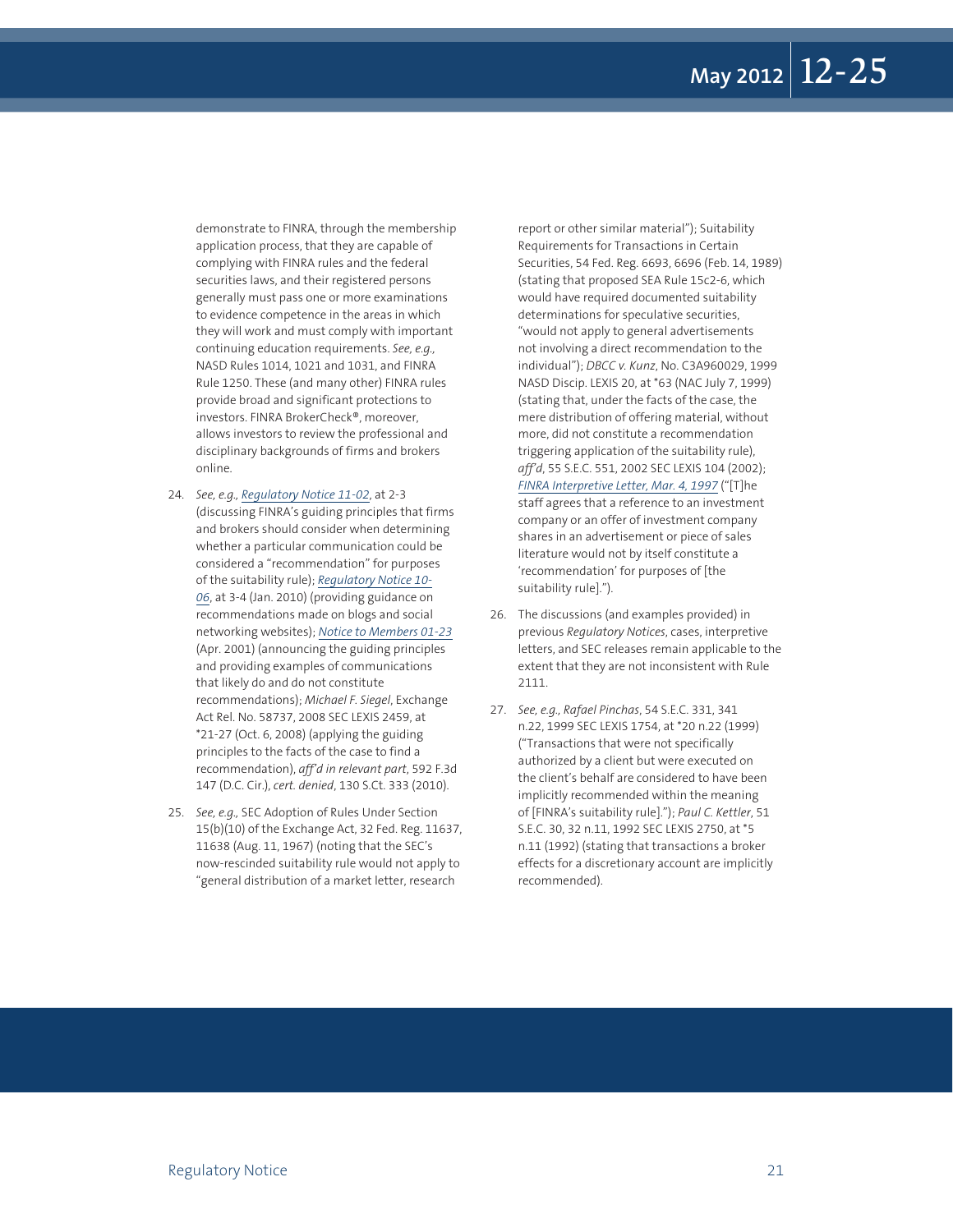- 28. FINRA previously responded to questions regarding whether the absence of a sell order in a discretionary account amounts to an implicit hold recommendation covered by the rule. FINRA stated that, *"[t]o the extent that a customer account at a broker-dealer can be discretionary under applicable federal securities laws*, the suitability rule generally would not apply where a firm refrains from selling a security." *[Regulatory](http://www.finra.org/Industry/Regulation/Notices/2011/P123702)  [Notice 11-25](http://www.finra.org/Industry/Regulation/Notices/2011/P123702)*, at 10 n.21 (emphasis in original).
- 29. Pub. L. No. 112-106, 126 Stat. 306 (2012).
- 30. *See supra* note 25.
- 31. When analyzing whether a particular communication could be viewed as a recommendation triggering application of the suitability rule, firms should consult the prior guidance cited *supra* at notes 24 and 25.
- 32. *See* FINRA Rule 0160(b)(4) (Definition of Customer).
- 33. *See* FINRA Rule 2111.03.
- 34. *See [Regulatory Notice 11-25](http://www.finra.org/Industry/Regulation/Notices/2011/P123702)*, at 6; *[Regulatory](http://www.finra.org/Industry/Regulation/Notices/2011/P122779)  [Notice 11-02](http://www.finra.org/Industry/Regulation/Notices/2011/P122779)*, at 3. However, as described in greater detail *infra* in the answer to question 8, there is a safe-harbor provision for certain types of educational information that otherwise could be considered investment strategies captured by the new rule's broad language. *See* FINRA Rule 2111.03.
- 35. The "Dogs of the Dow" strategy is premised on investing "equal dollar amounts in the ten constituents of the Dow Jones industrial average with the highest dividend yields, hold[ing] them for twelve months and then switch[ing] to a new group of dogs." Vincent Apicella, *[Stock Focus:](http://www.forbes.com/2001/05/29/0529sf.html)  ["Dogs of the Dow" Companies](http://www.forbes.com/2001/05/29/0529sf.html)*, Forbes.com (May 29, 2001).
- 36. *See [Notice to Members 04-89](http://www.finra.org/Industry/Regulation/Notices/2004/P012715)* (Dec. 2004) (discussing liquefied home equity).
- 37. *See* FINRA Rule 2111.03.
- 38. Nonetheless, FINRA has stated that the safeharbor provision would be strictly construed. *See [Regulatory Notice 11-25](http://www.finra.org/Industry/Regulation/Notices/2011/P123702)*, at 7.
- 39. FINRA Rule 2111.03. NASD IM-2210-6 (Requirements for the Use of Investment Analysis Tools) will soon be renumbered pursuant to the SEC's recent approval of FINRA Rule 2214. *See* 77 Fed. Reg. 20452 (Apr. 4, 2012). As discussed above in the answer to question 8, Rule 2111.03 provides a safe harbor for firms' use of asset allocation models that are, among other things, based on "generally accepted investment theory." These models often take into account the historic returns of different asset classes over defined periods of time. FINRA expects a firm to be capable of explaining how an asset allocation model that it uses is consistent with generally accepted investment theory.
- 40. The examples of market sectors discussed in this *Notice* are from the Standard Industrial Classification Code. *See* SEC [Division](http://www.sec.gov/info/edgar/siccodes.htm) of [Corporation](http://www.sec.gov/info/edgar/siccodes.htm) Finance: Standard Industrial [Classification](http://www.sec.gov/info/edgar/siccodes.htm).
- 41. When a broker-dealer recommends an allocation strategy that includes an allocation in fixed-income securities, FINRA recognizes that a number of additional factors would be relevant in determining if the broker-dealer has "recommended" particular debt securities. A firm's analysis of whether the identification of a more limited universe of fixed-income securities constitutes a recommendation of particular securities may, depending on the facts and circumstances, differ from its assessment regarding equity securities. The issuers' identities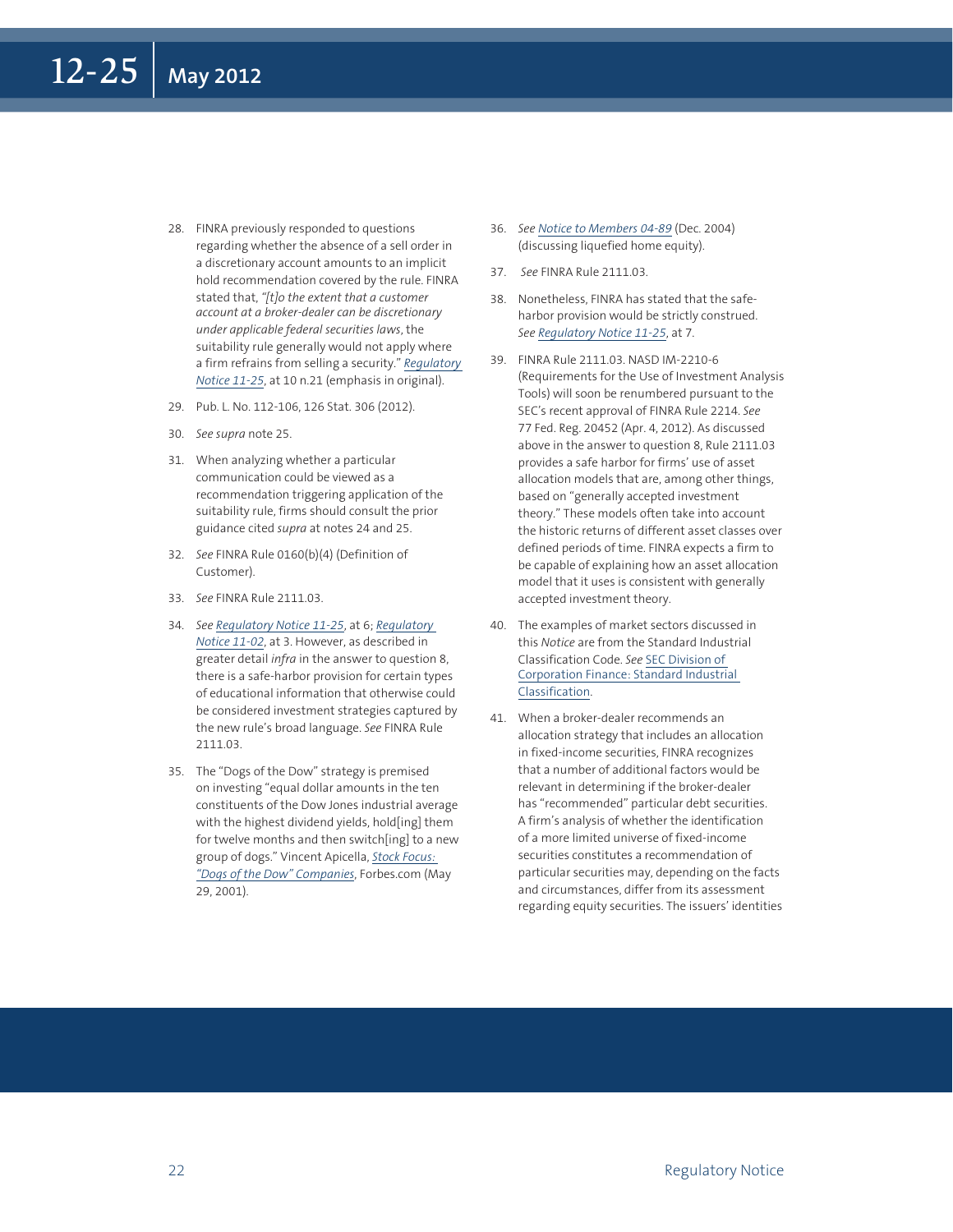and creditworthiness are important information in determining whether to purchase a debt security, but there may be other factors that affect the pricing and any decision to invest in specific debt securities. Moreover, the relative importance of the issuers to other factors in making fixed-income investment decisions varies depending on the total mix of the relevant facts and circumstances. Thus, identifying a more limited universe of debt issuers may not constitute a recommendation if such issuers have many debt securities outstanding, of many maturities, and having distinct structures or features.

- 42. In *[Notice to Members 01-23](http://www.finra.org/Industry/Regulation/Notices/2001/P003886)* (Apr. 2001), FINRA explained "that a portfolio analysis tool that merely generates a suggested mix of general classes of financial assets" would not, by itself, trigger a suitability obligation under NASD Rule 2310; however, the more a general class is narrowed (*e.g.*, by providing a list of issuers that fit within the class), the more likely such a communication would be considered a "recommendation." *Id.* at 6 n.15. Firms should use a similar approach to analyzing whether particular recommendations are eligible for the Rule 2111.03 safe-harbor provision.
- 43. If the recommended investment strategy does not have a security component, the suitability rule would not apply. The suitability rule applies only when the recommended investment strategy involves a security or securities (although, as discussed above in the answer to question 7, a broker's recommendation of a strategy need not mention a particular security or result in a transaction for the rule to apply). While the suitability rule applies only to recommendations involving a security or securities, other FINRA rules potentially apply, depending on the facts of the particular case,

to broker-dealers' and associated persons' conduct that does not involve securities. *See, e.g.,* FINRA Rules 2010 (Standards of Commercial Honor and Principles of Trade); 2210 (*see supra* note 23) (Communications with the Public); 3270 (Outside Business Activities of Registered Persons); *see also Ialeggio v. SEC*, No. 98-70854, 1999 U.S. App. LEXIS 10362, \*4-5 (9th Cir. May 20, 1999) (holding that FINRA's requirement that brokers act in a manner consistent with just and equitable principles of trade applies to all unethical business conduct, regardless of whether the conduct involves securities); *Vail v. SEC*, 101 F.3d 37, 39 (5th Cir. 1996) (same); *Robert L. Wallace*, 53 S.E.C. 989, 995, 1998 SEC LEXIS 2437, at \*13 (1998) (emphasizing, in an action involving viatical settlements, that Rule 2210 is "not limited to advertisements for securities, but provide[s] standards applicable to all [brokerdealer] communications with the public").

44. FINRA made similar points regarding recommended investment strategies on several occasions under the predecessor suitability rule. FINRA explained in one instance under the predecessor rule that "recommending liquefying home equity to purchase securities may not be suitable for all investors. [Brokerdealers] should consider not only whether the recommended investments are suitable, but also whether the strategy of investing liquefied home equity in securities is suitable." *[Notice to](http://www.finra.org/Industry/Regulation/Notices/2004/P012715)  [Members 04-89](http://www.finra.org/Industry/Regulation/Notices/2004/P012715)*, at 3 (Dec. 2004). *See also Donna M. Vogt*, AWC No. EAF0400730002 (Feb. 21, 2007) (barring broker for, among other things, recommending to ten customers, many of whom were nearing retirement, that they obtain home equity loans and use the proceeds to purchase securities, without considering whether such recommendations were suitable for such customers in light of their financial situation and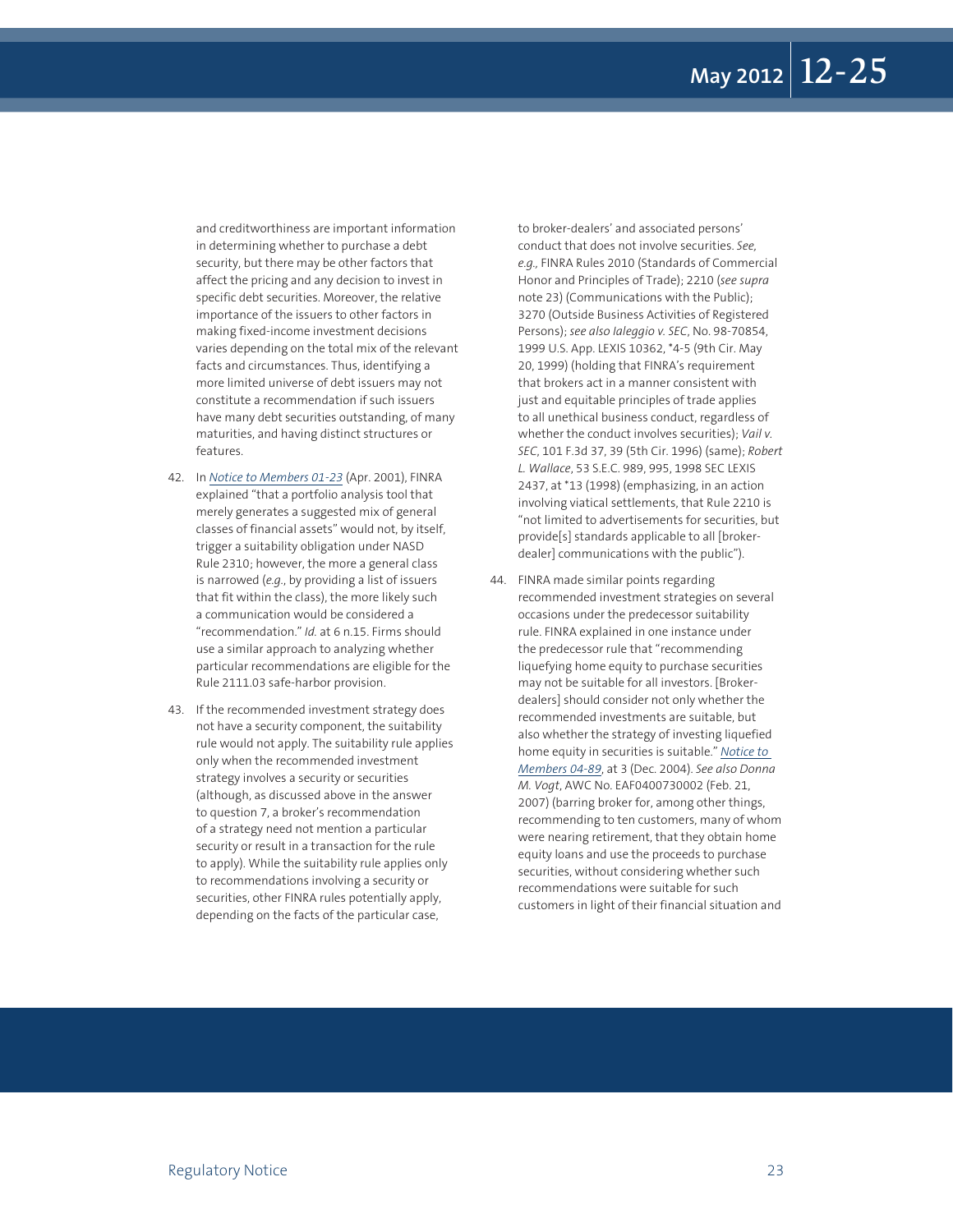needs); *James A. Kenas*, AWC No. C3B040001 (Jan. 23, 2004) (suspending broker for six months for violating the suitability rule by recommending that his customers use liquefied home equity to purchase mutual fund shares); *Steve C. Morgan*, AWC No. C3A040016 (Mar. 9, 2004) (suspending broker for six months and ordering him to pay restitution of more than \$15,000 for recommending that a retired couple use liquefied home equity to purchase a variable annuity).

45. In 2008, FINRA barred a broker, in part, for recommending that some of his customers sell securities to purchase equity indexed annuities (EIAs) that were unsuitable for them. The settlement in *William R. Barto*, Settlement No. 20060043524 (Oct. 27, 2008), states that "Barto recommended to four [of his firm's] customers (two married couples) that they sell or exchange various securities and invest the proceeds in [certain] EIAs, life insurance products sold by Barto as part of an outside business activity approved by [his firm]." *Id.* at 5. The settlement further notes that, "[a]t the time Barto made these recommendations, his customers were at or near retirement and needed immediate access to a large percentage of their funds. The EIAs [at issue], however, [were] longterm, illiquid investments with high surrender penalties that did not match the customers' investment objectives. Based on the financial situations and needs of his customers, Barto did not have reasonable grounds to believe that his recommendations to sell or exchange securities to purchase [the] EIAs were suitable." *Id. See also [Notice to Members 05-50](http://www.finra.org/Industry/Regulation/Notices/2005/P014820)*, at 5 (Aug. 2005) ("[R]ecommendations to liquidate or surrender a registered security such as a mutual fund, variable annuity, or variable life contract must be suitable, including where such liquidations or surrender[s] are for the purpose of funding the purchase of an unregistered EIA.").

- 46. *See* NASD Rule 3010 (Supervision).
- 47. In *[Notice to Members 99-45](http://www.finra.org/Industry/Regulation/Notices/1999/P004310)* (June 1999), FINRA explained that the supervision rule "requires that a [firm's] supervisory system be reasonably designed to achieve compliance with applicable laws and regulations. This standard recognizes that a supervisory system cannot guarantee firmwide compliance with all laws and regulations. However, this standard does require that the system be a product of sound thinking and within the bounds of common sense, taking into consideration the factors that are unique to a member's business." *Id.* at 295. An associated person, of course, is responsible for having a reasonable basis for believing that *each*  recommendation he or she makes of a security or securities or investment strategy involving a security or securities is suitable.
- 48. *See supra* note 3.
- 49. Firms should keep in mind, however, that SEA Rule 17a-3 requires that, for each account with a natural person as a customer or owner, a broker-dealer must create a record that includes, among other things, the customer's or owner's name, date of birth, employment status, annual income, and net worth, as well as the account's investment objectives. *See* SEA Rule 17a-3(a)(17) (i)(A). SEA Rule 17a-3 also states that the brokerdealer must furnish such customer or owner a copy of the required account record information or alternative document with all information required by SEA Rule 17a-3(a)(17)(i)(A), including an explanation of any terms regarding investment objectives, for verification within 30 days of account opening and at least once every 36 months thereafter. *See* SEA Rule 17a-3(a)(17)  $(i)(B)(1)$ . "For purposes of this paragraph  $(a)(17)$ , the neglect, refusal, or inability of a customer or owner to provide or update any account record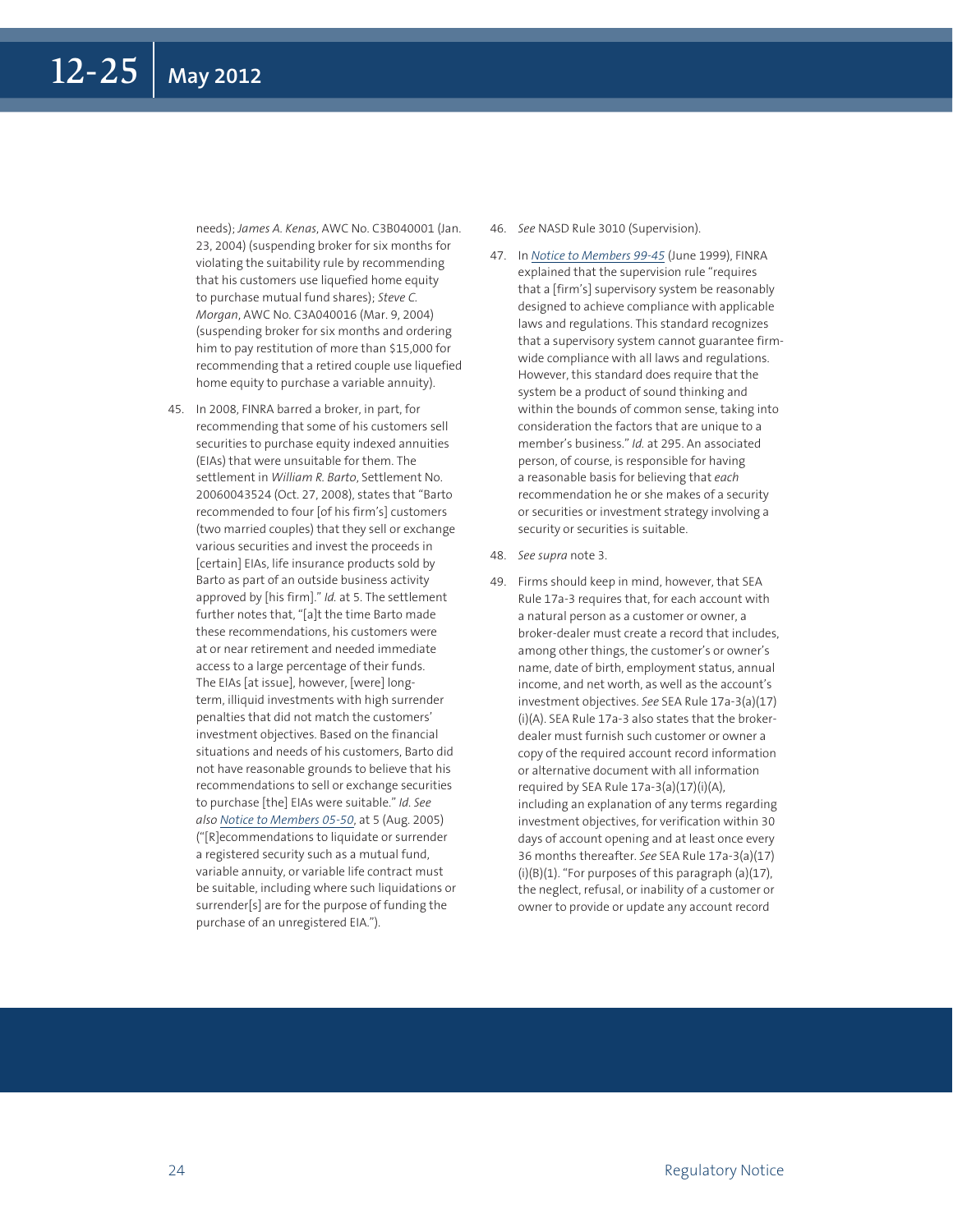information required under paragraph (a)(17) (i)(A) of [the Rule] shall excuse the member, broker or dealer from obtaining that required information." SEA Rule 17a-3(a)(17)(i)(C). The account record requirements in paragraph (a)(17) (i)(A) of the Rule apply only to accounts for which the broker or dealer is, or within the past 36 months has been, required to make a suitability determination. *See* SEA Rule 17a-3(a)(17)(i)(D).

50. *See, e.g., [Regulatory Notice 12-03](http://www.finra.org/Industry/Regulation/Notices/2012/P125398)* (Jan. 2012) (providing guidance to broker-dealers on supervision and suitability obligations for various complex products); *[Regulatory Notice 11-15](http://www.finra.org/Industry/Regulation/Notices/2011/P123432)* (Apr. 2011) (providing guidance on low-priced equity securities in customer margin and firm proprietary accounts); *[Regulatory Notice 10-51](http://www.finra.org/Industry/Regulation/Notices/2010/P122290)* (Oct. 2010) (reminding broker-dealers of their sales practice obligations for commodity futureslinked securities); *[Regulatory Notice 10-22](http://www.finra.org/Industry/Regulation/Notices/2010/P121299)* (Apr. 2010) (discussing broker-dealer obligations when participating in private offerings); *[Regulatory](http://www.finra.org/Industry/Regulation/Notices/2010/P120921)  [Notice 10-09](http://www.finra.org/Industry/Regulation/Notices/2010/P120921)* (Feb. 2010) (reminding brokerdealers of sales practice obligations with reverse exchangeable securities or reverse convertibles); *[Regulatory Notice 09-73](http://www.finra.org/Industry/Regulation/Notices/2009/P120597)* (Dec. 2009) (reminding broker-dealers of their sales practice obligations relating to principal-protected notes); *[Regulatory](http://www.finra.org/Industry/Regulation/Notices/2009/P118953)  [Notice 09-31](http://www.finra.org/Industry/Regulation/Notices/2009/P118953)* (June 2009) (reminding brokerdealers of sales practice obligations relating to leveraged and inverse exchange-traded funds); *Regulatory Notice 08-81* (Dec. 2008) (reminding broker-dealers of their obligations regarding the sale of securities in a high yield environment); *[Notice to Members 05-59](http://www.finra.org/Industry/Regulation/Notices/2005/P014998)* (Sept. 2005) (providing guidance to broker-dealers on the sale of structured products); *[Notice to](http://www.finra.org/Industry/Regulation/Notices/2005/P013456)  [Members 05-18](http://www.finra.org/Industry/Regulation/Notices/2005/P013456)* (Mar. 2005) (issuing guidance on section 1031 tax-deferred exchanges of real property for certain tenants-in-common interests in real property offerings); *[Notice to Members](http://www.finra.org/Industry/Regulation/Notices/2003/P003069)* 

*[03-71](http://www.finra.org/Industry/Regulation/Notices/2003/P003069)* (Nov. 2003) (reminding broker-dealers of obligations when selling non-conventional investments); *[Notice to Members 03-07](http://www.finra.org/Industry/Regulation/Notices/2003/P003356)* (Feb. 2003) (reminding broker-dealers of their obligations when selling hedge funds); *[Notice](http://www.finra.org/Industry/Regulation/Notices/1996/P004998)  [to Members 96-32](http://www.finra.org/Industry/Regulation/Notices/1996/P004998)* (May 1996) (providing best practices when dealing in speculative securities); *Notice to Members 93-73* (Oct. 1993) (reminding members of their obligations when selling collateralized mortgage obligations).

51. *See, e.g., Cody*, 2011 SEC LEXIS 1862, at \*36-40 (discussing non-investment grade securities); *Wells Fargo Invs., LLC*, AWC No. 2008015651901 (Dec. 15, 2011) (stating that "[r]everse convertibles are complex structured products that combine a debt instrument and put option into one product," the repayment of principal is linked to the performance of an underlying asset, such as a stock, a basket of stocks or an index, which is generally unrelated to the issuer of the note, and at maturity, if the value of the underlying asset has fallen below a certain level, the investor may receive less than a full return of principal); *Chase Invs. Servs. Corp.*, AWC No. 2008015078603 (Nov. 15, 2011) (discussing the potential risk of floating rate loan funds, if substantially invested in secured senior loans that are extended to entities whose credit quality is generally unrated or rated non-investment grade, and the risks of a unit investment trust, if substantially invested in speculative instruments such as non-investment grade "junk" bonds); *Ferris, Baker Watts Inc.*, AWC No. 20070091803 (Oct. 20, 2010) (discussing reverse convertibles exposing investors to risks in addition to those risks associated with investment in bonds and bond funds, and having complex pay-out structures involving multiple variables); *Jeffrey C. Young*, Exchange Act Rel. No. 61247, 2009 SEC LEXIS 4332, at \*3-6 (Dec. 29, 2009)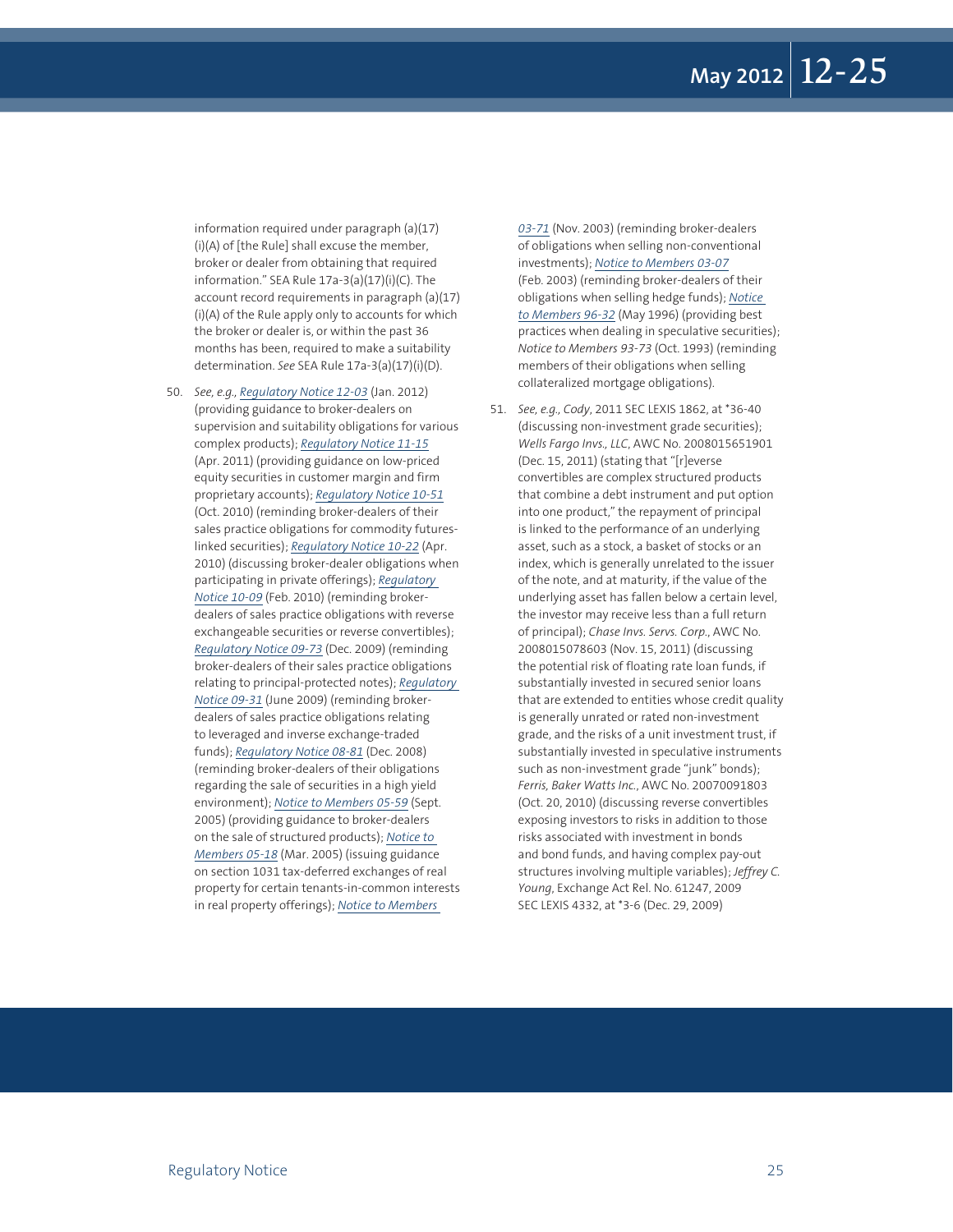(discussing the risks of recommendations to certain municipalities to engage in a trading strategy involving buying and selling the same long-term, zero-coupon United States Treasury Bonds (also known as Separate Trading of Registered Interest and Principal of Securities or "STRIPS") within the same day or days using repurchase agreements (repos) to finance such purchases, which "significantly increased the risks…as repos effectively allowed the accounts to borrow large amounts of money in order to hold larger positions of STRIPS"); *Siegel*, 2008 SEC LEXIS 2459, at \*30-32 (holding that recommendations of a private placement were unsuitable where the offering documents contained "conflicting [and] confusing information" and there "was no other information on which a prospective investor could rely to make an investment decision"); *Ronald Pellegrino*, Exchange Act Rel. No. 59125, 2008 SEC LEXIS 2843, at \*7-10 (Dec. 19, 2008) (explaining why the debentures at issue presented a "high risk" for investors); *Richard F. Kresge*, Exchange Act Rel. No. 55988, 2007 SEC LEXIS 1407, at \*21-23 (June 29, 2007) (describing the speculative nature of three lowpriced securities at issue); *Faber*, 2004 SEC LEXIS 277, at \*25 (discussing speculative nature of the security of a company that "had no revenues and had never showed any profits"); *Jack H. Stein*, 56 S.E.C. 108, 117, 2003 SEC LEXIS 338, at \*15 (2003) (focusing, in part, on risks of using margin); *James B. Chase*, 56 S.E.C. 149, 153 & 156- 157, 2003 SEC LEXIS 566, at \*7-8 & \*13 (2003) (discussing speculative nature of the security of "a start-up company whose business consisted of manufacturing and selling a single product" that was "new and had no established or tested market" and emphasizing the risks associated with overly concentrated securities positions); *Larry I. Klein*, 52 S.E.C. 1030, 1032-1034, 1996

SEC LEXIS 2922, at \*5-10 (1996) (explaining risks associated with certain foreign currency debt securities); *Clinton H. Holland, Jr.*, 52 S.E.C. 562, 565, 1995 LEXIS 3452, at \*9 (1995) (remarking that securities of companies "with a limited history of operations and no profitability" are speculative); *David J. Dambro*, 51 S.E.C. 513, 515, 1993 SEC LEXIS 1521, at \*5 (1993) (discussing risky nature of investing in a company that had a history of operating losses and concentrated its assets in illiquid holdings in other unproven start-up companies in the same industry); *Gordon S. Venters*, 51 S.E.C. 292, 293-94, 1993 SEC LEXIS 3645, at \*3-5 (1993) (discussing risky nature of investing in a company when that company "was losing money, had never paid a dividend, and its prospects were totally speculative"); *Patrick G. Keel*, 51 S.E.C. 282, 284, 1993 SEC LEXIS 41, at \*5 (1993) ("[O]ptions transactions involve a high degree of financial risk. Only investors who understand those risks, and who are able to sustain the costs and financial losses that may be associated with options trading should participate in the listed options markets."); *F.J. Kaufman and Co.*, 50 S.E.C. 164, 165 n.1, 1989 SEC LEXIS 2376, at \*2 n.1 (1989) ("The effect of trading on margin is to leverage any position so that the systematic and unsystematic risks are both greater per dollar of investment.").

- 52. *[Regulatory Notice 11-25](http://www.finra.org/Industry/Regulation/Notices/2011/P123702)*, at 7.
- 53. Firms are reminded, however, that copies of all communications relating to their business as such and memoranda of brokerage orders are required to be preserved for three years. *See* SEA Rules  $17a-3(a)(6)$  and  $17a-4(b)(1)$  and  $(b)(4)$ .
- 54. For an expanded discussion of this issue, *see [Regulatory Notice 11-25](http://www.finra.org/Industry/Regulation/Notices/2011/P123702)*, at 3-4. *See also supra* note 3.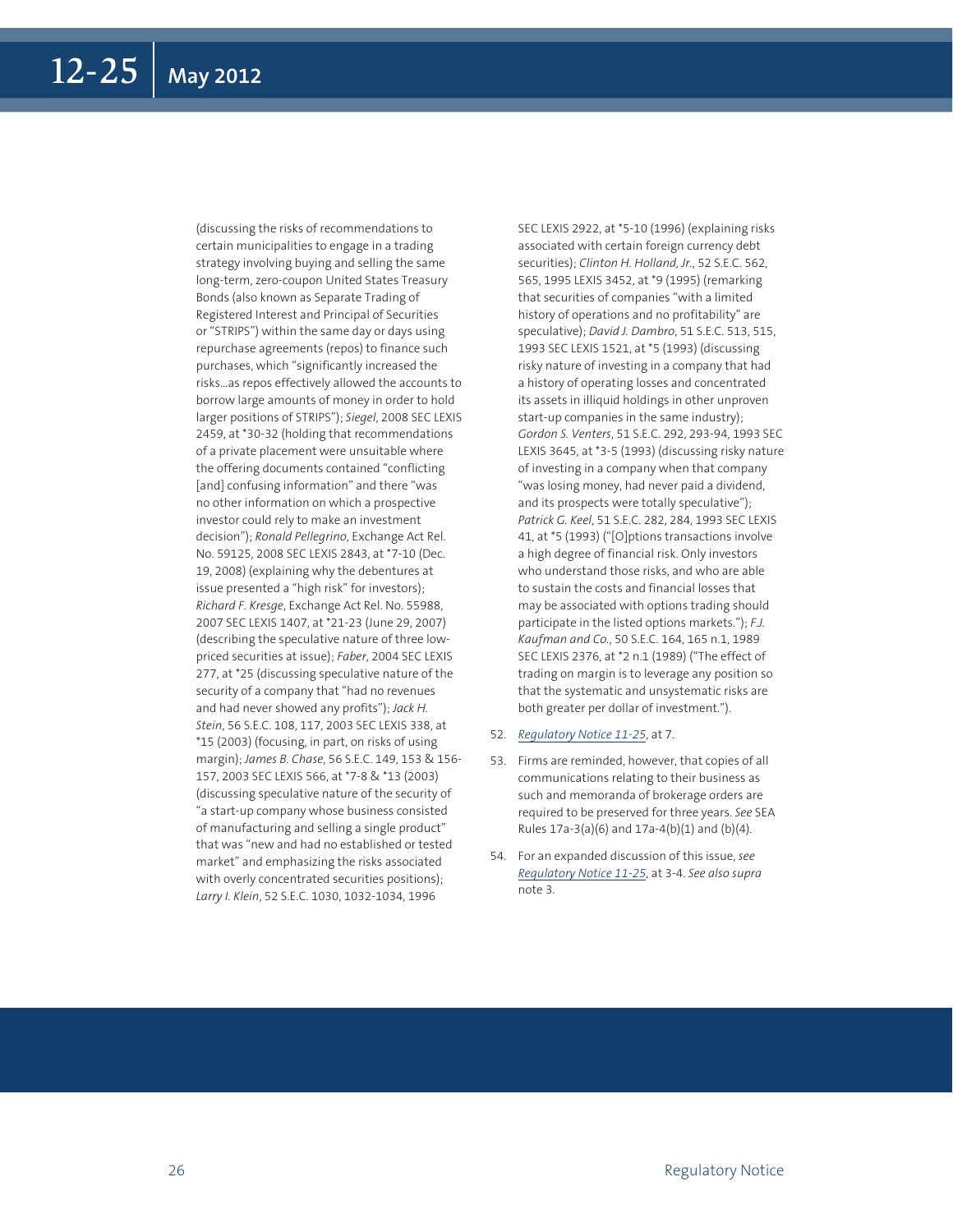- 55. *See DBCC v. Hurni*, No. C07960035, 1997 NASD Discip. LEXIS 15, at \*9 (NBCC Mar. 7, 1997) ("A broker has a duty to make recommendations based upon the information he has about his customer, rather than based on speculation."); *see also Stein*, 56 S.E.C. at 114, 2003 SEC LEXIS 338, at \*11 (explaining that, when a customer refuses to supply information, a broker must "make recommendations only on the basis of the concrete information that the customer did supply and not on the basis of guesswork"); *Dambro*, 51 S.E.C. at 516-17, 1993 SEC LEXIS 1521, at \*9-10 (same).
- 56. *See [Regulatory Notice 11-25](http://www.finra.org/Industry/Regulation/Notices/2011/P123702)*, at 3-4.
- 57. *See [Regulatory Notice 11-25](http://www.finra.org/Industry/Regulation/Notices/2011/P123702)*, at 4.
- 58. FINRA also previously stated that a customer with multiple accounts at a single firm could have different investment profiles or investmentprofile factors (*e.g.*, objectives, time horizons, risk tolerance) for those different accounts. FINRA cautioned, however, that a firm should evidence a customer's intent to use different investment profiles or factors for the different accounts. In addition, FINRA explained that, where a firm allows a customer to use different investment profiles or factors for different accounts rather than using a single customer profile for all of the customer's accounts, a firm could not borrow profile factors from the different accounts to justify a recommendation that would not be appropriate for the account for which the recommendation was made. *See [Regulatory](http://www.finra.org/Industry/Regulation/Notices/2011/P123702)  [Notice 11-25](http://www.finra.org/Industry/Regulation/Notices/2011/P123702)*, at 5.
- 59. *See supra* note 55 and cases cited therein.
- 60. Firms should note, however, that SEA Rule 17a-3 requires that, for *each* account with a natural person as a customer or owner, a broker-dealer generally must create a record that includes,

among other things, the account's investment objectives. *See* SEA Rules 17a-3(a)(17)(i). *See also supra* notes 12 and 49.

- 61. FINRA Rule 2111.05(a). The new rule explains that, "[i]n general, what constitutes reasonable diligence will vary depending on, among other things, the complexity of and risks associated with the security or investment strategy and the [broker-dealer's] familiarity with the security or investment strategy. A [broker-dealer's] reasonable diligence must provide [it] with an understanding of the potential risks and rewards associated with the recommended security or strategy." *Id.*
- 62. That is true under case law addressing the predecessor suitability rule as well. *See Cody*, 2011 SEC LEXIS 1862, at \*30-32 (stating that a broker can violate reasonable-basis suitability by failing to perform a reasonable investigation of the recommended product and to understand its risks even though the recommendation is otherwise suitable); *Siegel*, 2008 SEC LEXIS 2459, at \*28-30 (finding violation for failing to perform reasonable diligence to understand the security). *See also [Notice to Members 04-30](http://www.finra.org/Industry/Regulation/Notices/2004/P003129)*, at 341 (Apr. 2004) (discussing broker-dealers' reasonablebasis obligations regarding bonds and bond funds); *[Notice to Members 03-71](http://www.finra.org/Industry/Regulation/Notices/2003/P003069)*, at 767 (Nov. 11, 2003) ("[T]he reasonable-basis suitability analysis can only be undertaken when a [broker-dealer] understands the investment products it sells. Accordingly, a [firm] must perform appropriate due diligence to ensure that it understands the nature of the product, as well as the potential risks and rewards associated with the product.").
- 63. FINRA previously responded to a question asking whether, for purposes of compliance with the reasonable-basis obligation, it is sufficient that a firm's "product committee," which conducts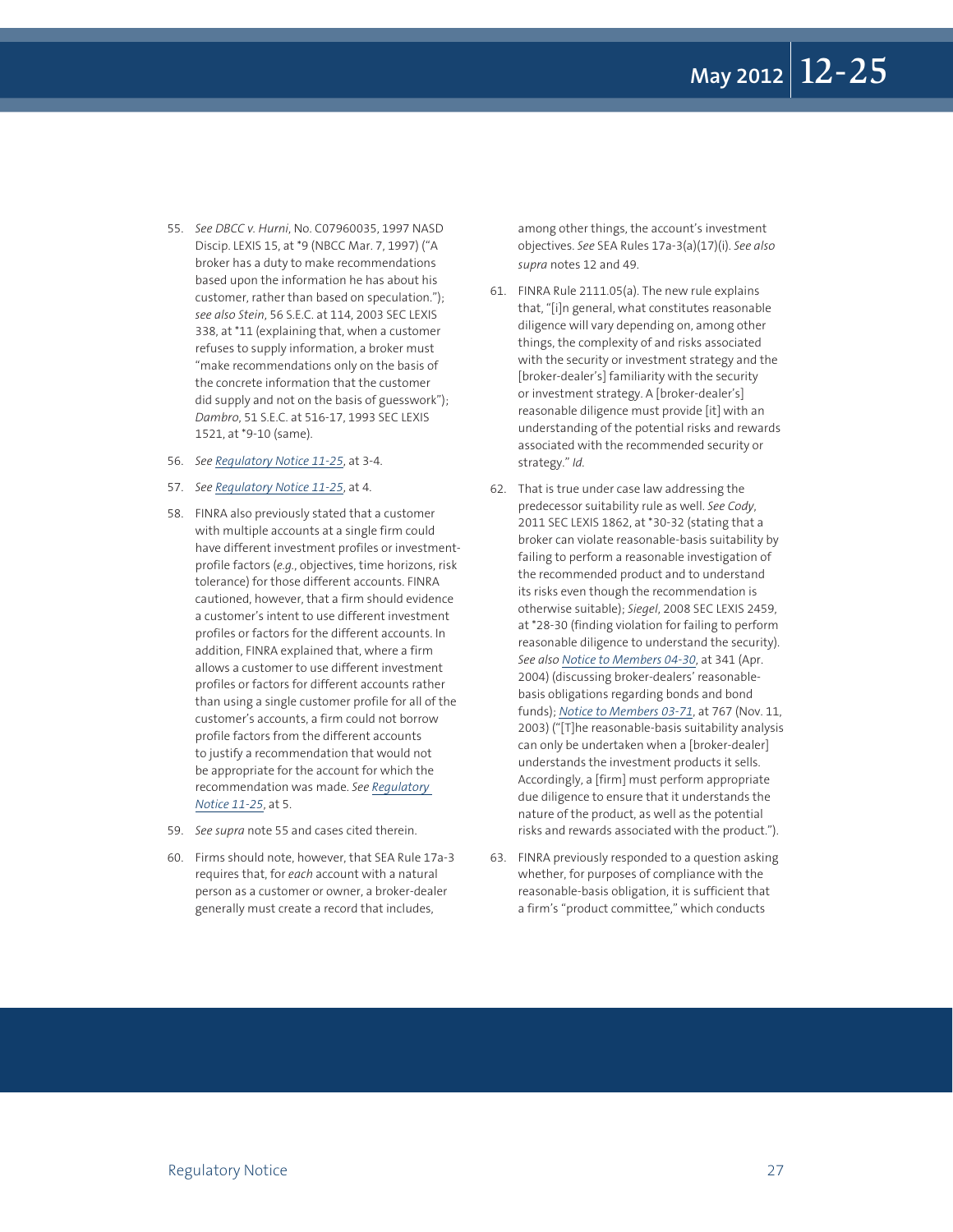due diligence on products, has approved a product for sale. FINRA explained that, although due diligence reviews by such committees can be extremely beneficial (*see, e.g., [Notice to](http://www.finra.org/Industry/Regulation/Notices/2005/P013756)  [Members 05-26](http://www.finra.org/Industry/Regulation/Notices/2005/P013756)* (Apr. 2005)), a firm's approval of a product for sale does not necessarily mean that an associated person has complied with the reasonable-basis obligation. "That is, even if a firm's product committee has approved a product for sale, an individual broker's lack of understanding of a recommended product or strategy could violate the obligation, notwithstanding that the recommendation is suitable for some investors." *[Regulatory Notice](http://www.finra.org/Industry/Regulation/Notices/2011/P123702)  [11-25](http://www.finra.org/Industry/Regulation/Notices/2011/P123702)*, at 8.

 FINRA stated that "[a] firm should educate its associated persons on the potential risks and rewards of the products that the firm permits them to recommend. In general, an associated person may rely on a firm's fair and balanced explanation of the potential risks and rewards of a product." *Id.* FINRA cautioned, however, that, "if the associated person remains uncertain about the potential risks and rewards of a product, or has reason to believe that the firm failed to address a particular issue or has done so in an incomplete or inaccurate manner, then the associated person would need to engage in further inquiry before recommending the product." *Id.*

64. A broker-dealer would have *actual* control, for instance, if it has discretionary authority over the account. *See Peter C. Bucchieri*, 52 S.E.C. 800, 805 n.11, 1996 SEC LEXIS 1331, at \*12 n.11 (1996). A broker-dealer would have *de facto*  control over an account if the customer routinely follows the broker-dealer's advice "because the customer is unable to evaluate the broker's recommendations and [to] exercise independent judgment." *Harry Gliksman*, 54 S.E.C. 471, 475, 1999 SEC LEXIS 2685, at \*7 (1999).

#### 65. FINRA Rule 2111.05(c).

- 66. Turnover rate is calculated by "dividing the aggregate amount of purchases in an account by the average monthly investment. The average monthly investment is the cumulative total of the net investment in the account at the end of each month, exclusive of loans, divided by the number of months under consideration." *Pinchas*, 54 S.E.C. at 339-40 n.14, 1999 SEC LEXIS 1754, at \*17 n.14. Turnover rates between three and six may trigger liability for excessive trading. *See Cody*, 2011 SEC LEXIS 1862, at \*48 (finding turnover rate of three provided support for excessive trading); *Dep't of Enforcement v. Stein*, No. C07000003, 2001 NASD Discip. LEXIS 38, at \*17 (NAC Dec. 3, 2001) ("Turnover rates between three and five have triggered liability for excessive trading"). A turnover rate greater than six creates a presumption that the trading was excessive. *See Craighead v. E.F. Hutton & Co.*, 899 F.2d 485, 490 (6th Cir. 1990); *Arceneaux v. Merrill Lynch, Pierce, Fenner & Smith, Inc.*, 767 F.2d 1498, 1502 (11th Cir. 1985).
- 67. The cost-to-equity ratio represents "the percentage of return on the customer's average net equity needed to pay broker-dealer commissions and other expenses." *Pinchas*, 54 S.E.C. at 340, 1999 SEC LEXIS 1754, at \*18. Cost-to-equity ratios as low as 8.7 have been considered indicative of excessive trading, and ratios above 12 generally are viewed as very strong evidence of excessive trading. *See Cody*, 2011 SEC LEXIS 1862, at \*49 & \*55 (finding costto-equity ratio of 8.7 percent excessive); *Thomas F. Bandyk*, Exchange Act Rel. No. 35415, 1995 SEC LEXIS 481, at \*2-3 (Feb. 24, 1995) ("His excessive trading yielded an annualized commission to equity ratio ranging between 12.1% and 18.0%.").